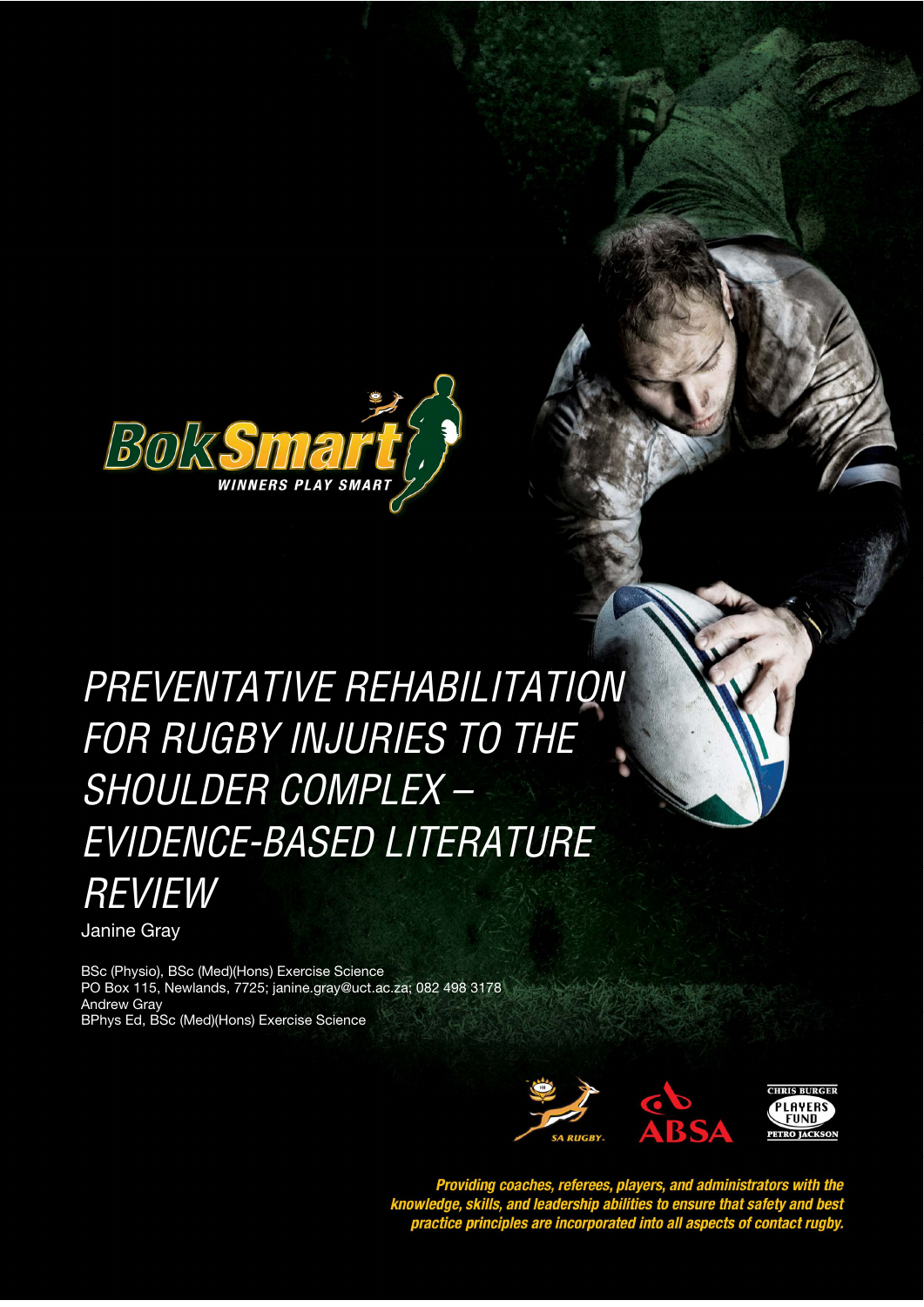There are a number of epidemiological studies which have established the incidence of shoulder injuries in professional and amateur rugby players (2,8,9,10,27,31,47). There is also evidence which attributes a large number of the injuries to the contact nature of rugby (3,9,27). However, information regarding players' intrinsic risk factors is lacking. However, the available data does fulfill, in part, the first 2 stages of van Mechelen's 'sequence of prevention' (55). The next stage (stage 3), aims to introduce a preventative measure prior to re-assessing the incidence to establish the effectiveness of stage 3. This document aims to contribute to stage 3, introducing preventative measures aimed at reducing the incidence and severity of shoulder injuries in rugby players.

## *THE MOST COMMON SHOULDER JOINT INJURIES*

The lower limb is the most common site for injury in rugby  $(2,4,8,54)$ . However, the severity of the shoulder injuries sustained in rugby is disproportionately severe  $(2,7,27)$ .

Shoulder injuries result in the second greatest loss in time (days) of rugby players, after the knee. <sup>(8,9)</sup> (Table 1). The number of shoulder injuries sustained by rugby players relative to all other joints is between 6.3 and 19.1%  $^{(2,3,31)}$ . The lower limb is more frequently injured during both matches and training  $^{(3,8,9,10,31)}$ . However, injury to the shoulder joint was found to be more severe, with a greater number of player hours missed due to injury (2,8,9,10). In a study investigating elite Australian rugby players, 56% of all shoulder injuries were found to be severe  $(2)$ . In this study, 80% of these severe injuries were dislocations and all of the players required surgery, resulting in a large number of days missed. A further study found that dislocations accounted for 123 days' absence for every 1000 playing hours. Acromioclavicular joint injury and shoulder impingement accounted for  $55/1000$  and  $54/1000$  days missed respectively  $^{(9)}$ .

| <b>INJURY</b>               | <i><b>NUMBER</b></i> | <b>AVERAGE SEVERITY (DAYS)</b> |
|-----------------------------|----------------------|--------------------------------|
| Anterior cruciate ligament  |                      | 235                            |
| Knee cartilage/degenerative |                      | 155                            |
| injury                      |                      |                                |
| Rotator cuff/shoulder       | 3                    |                                |
| impingement                 |                      |                                |
| Cervical disc               |                      | 45                             |
| Thoracic facet joint        |                      | 35                             |

## *TABLE 1: MOST SEVERE INJURIES SUSTAINED BY ELITE RUGBY PLAYERS (8)*

The most frequently described shoulder injuries include acromioclavicular injury, shoulder or rotator cuff impingement syndrome and shoulder dislocation/instability (2,8,9,27). Damage to the acromioclavicular joint (32%) and rotator cuff injury or shoulder impingement (23%) accounted for the greatest number of shoulder injuries <sup>(27)</sup>. However, dislocation or shoulder instability, which accounted for 14% of shoulder injuries in rugby players, accounted for 42% of days missed due to injury. As a result, dislocation is the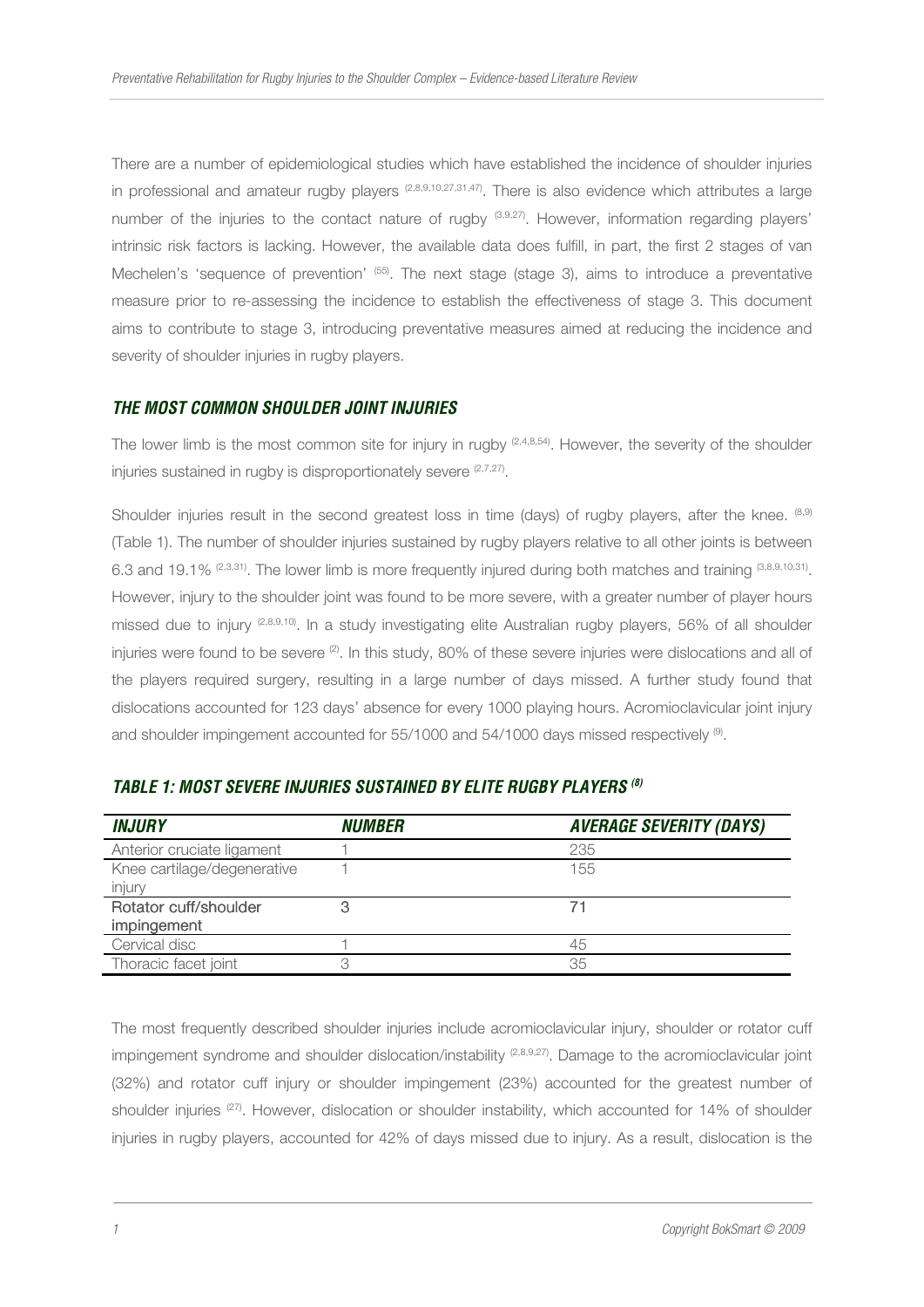most severe shoulder injury experienced by rugby players  $(27)$ . In a single study evaluating the frequency and severity of injuries in elite rugby players it was found that a shoulder joint sprain was the most common shoulder injury (Table 2) while a rotator cuff impingement injury was the most severe  $(8)$ (Table 1).

Acromioclavicular joint injury is a common injury amongst rugby players  $^{(8)}$  (Table 2). A survey identified that 45% of a cohort of 105 players had suffered an acromioclavicular joint sprain (57). The mechanism of injury in all cases was contact, either falling on the tip of the acromion or injury during a tackle. All players returned to play approximately 4 weeks after the injury.

| <b>INJURY</b>           | <b>NIJMBER</b> | <b>AVERAGE SEVERITY (DAYS)</b> |
|-------------------------|----------------|--------------------------------|
| Hamstring muscle injury | 14             |                                |
| Calf muscle injury      | 12             |                                |
| Thigh haematoma         | 10             |                                |
| Shoulder joint sprain   |                |                                |
| Ankle lateral ligament  |                |                                |
| Calf shin/haematoma     |                |                                |
| Knee joint sprain/jar   |                | 20                             |
| Cervical facet joint    | 5              |                                |
| Rib fracture/contusion  |                |                                |
| Adductor muscle injury  | 5              |                                |

#### *TABLE2: MOST FREQUENT INJURIES SUSTAINED BY ELITE RUGBY PLAYERS (8)*

Rotator cuff tears with concomitant instability have been described in a small series of rugby union and league players (24). These players all describe a single event which caused a large tear within the rotator cuff. Of the 6 players in the case series study, 5 had pre-existing symptoms of instability prior to the main injury event, therefore it is likely that these tears occurred as a result of a macrotrauma event on an already damaged tendon. All these players required surgery and all had successful outcomes. This case series highlights the importance of identifying shoulder instability as this appears to be associated with a rotator cuff tear. Whether exercise rehabilitation would be sufficient in preventing the injury event has not been determined.

A single case study has described a "bench presser's shoulder" which presented with pain during a bench press exercise  $(5)$ . On examination the injury was found to be an overuse tendinopathy of the Pectoralis minor. As weight lifting and in particular the bench press is a cornerstone of strength training in the upper body of rugby players, this previously undescribed injury should not be ignored.

A large number (27%) of the shoulder injuries were recurrent  $(27)$ . These injuries accounted for just under half of the days lost to training and matches. The author suggested that this finding indicated that the management and rehabilitation of shoulder injuries may have been sub-optimal (27). Dislocation and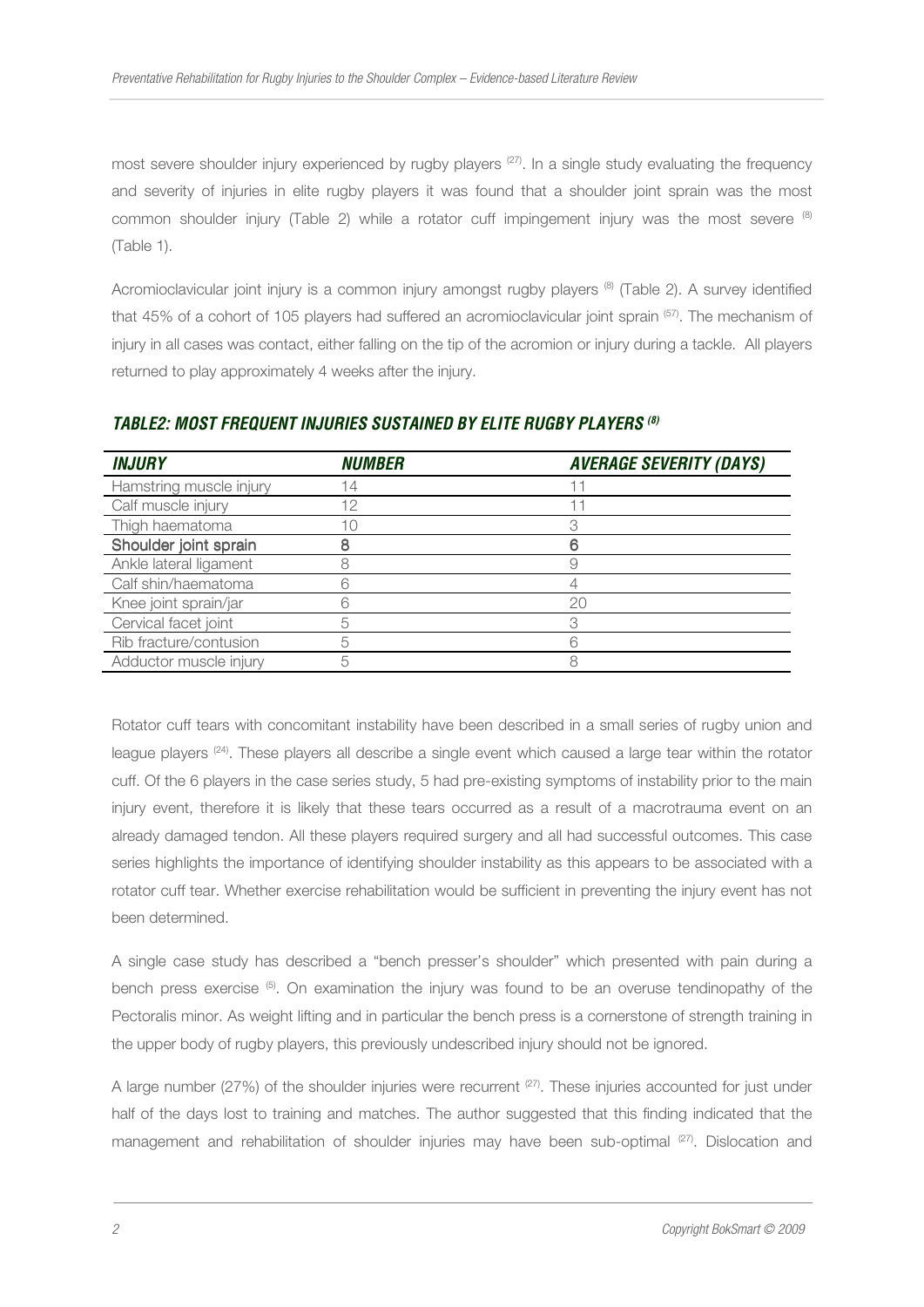instability injuries in the shoulder may recur despite adequate rehabilitation, as a result of physical demands of rugby (i.e. contact involving forceful collisions).

The injury profile for shoulder injuries is much the same for schoolboy rugby as it is for senior players but the incidence of shoulder injuries in schoolboys is greater  $(31,47)$ . This may be explained, in part, by a lack of experience and skill, especially with regards to contact activities in schoolboy rugby players.

 Front-row forwards and midfield backs sustained the highest number of shoulder injuries (not significant) <sup>(27)</sup>. Both backs and forwards experienced shoulder injuries but when the injury profile was assessed the most common injuries to forwards were upper body injuries while for the most part backs experienced lower limb injuries <sup>(4,9)</sup>.

#### *MECHANISM OF INJURY*

The most common mechanism of injury is contact activities, with the tackle accounting for the greater proportion of shoulder injuries sustained  $(2,3,9,27)$ . In a single study investigating the epidemiology of shoulder injuries 97% of injuries in this region were attributed to contact (27). Although there are more shoulder injuries sustained during a match situation, the injuries sustained during training, most especially the skills training component of a training session, were more severe <sup>(27)</sup>.

Physical contact does, for the most part, explain the aetiology of shoulder dislocations, large rotator cuff tears, acromioclavicular joint sprains, shoulder fractures and haematoma  $(27)$  but does not explain the intrinsic risk factors of individuals presenting with rotator cuff impingement. Further, it does not explain the potential intrinsic risk factors of individuals sustaining contact injuries to the shoulder. Brooks & Kemp  $(7)$  highlighted the lack of studies investigating training methods, biomechanics, musculoskeletal parameters and nutrition. Future studies should investigate these factors as possible contributing factors towards shoulder injuries in rugby players.

Despite the high number of contact injuries there are a number of studies which have identified rotator cuff impingement or injury as both a frequent or severe injury (8,9,10). Rotator cuff impingement is used to describe a number of pathological conditions in the shoulder. These include rotator cuff pathology <sup>(6,33)</sup>, scapular dyskinesis <sup>(12,13)</sup>, shoulder instability <sup>(44,58)</sup>, biceps pathology and slap lesions <sup>(11)</sup>. A functional instability of the shoulder, often difficult to detect during clinical assessment, has been identified as a factor which may lead to secondary impingement and chronic shoulder pain (53). A large number of factors have been identified as possible causes of impingement syndrome and the resultant loss of functional stability of the shoulder. These can be divided into 2 categories:

a. Excessive humeral translations which may threaten glenohumeral stability  $^{(25)}$  and,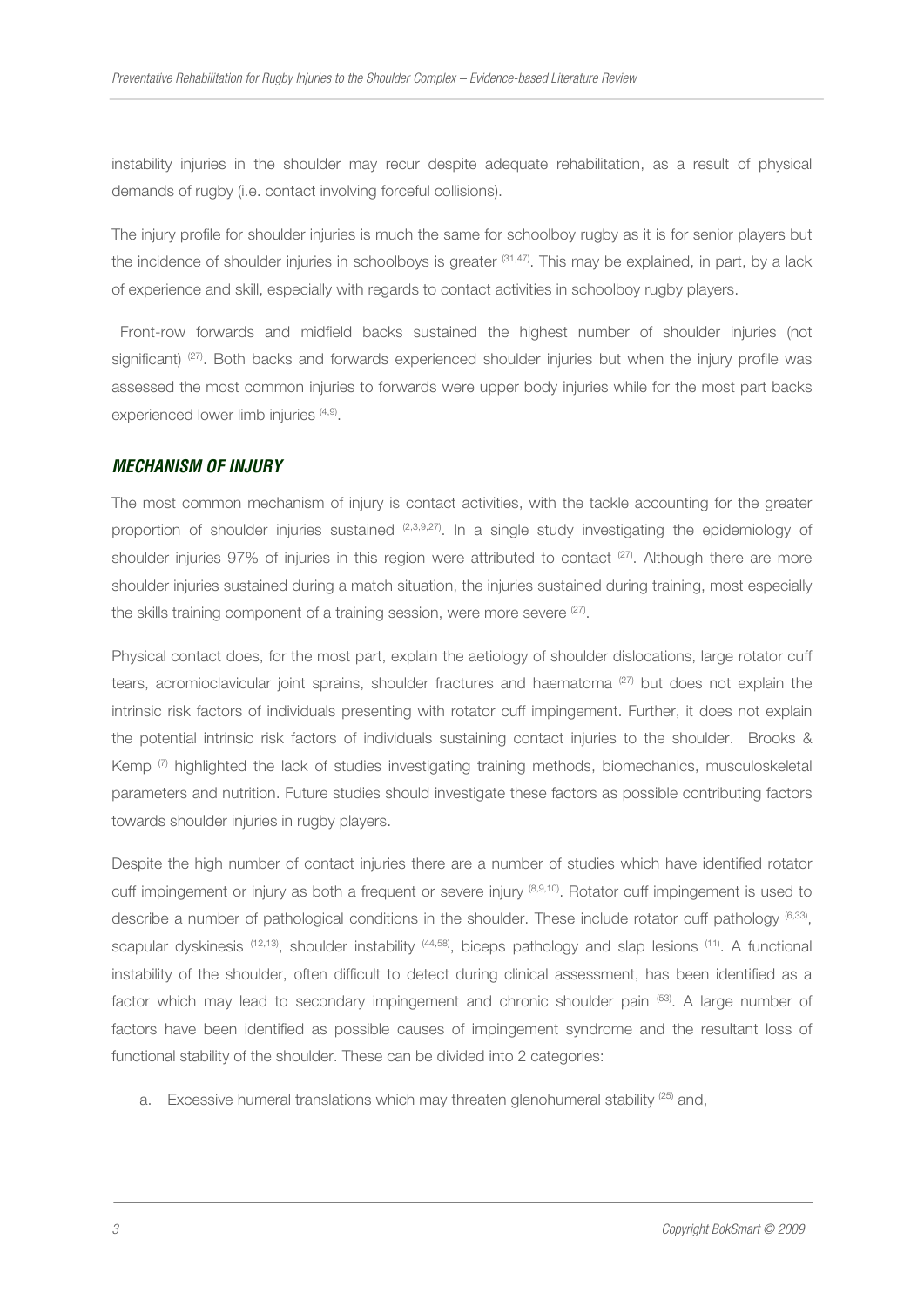b. Scapula dyskinesis, decreasing scapula stability which compromises the glenohumeral joint during overhead activities (46).

For the most part these problems with stability are muscular, relating to the specific function of the muscle (stability versus mobility), and the strength and endurance of those muscles.

Further risk factors for shoulder injury, although not significant include, increasing age (31-34 years), increasing body mass index and decreasing height (27). The aetiology behind these findings is not clear.

## *PREVENTION*

The role of preventative rehabilitation can be divided into two areas: Prehabilitative (exercise therapy to reduce the risk of injury) and Rehabilitative (rehabilitation to prevent the recurrence of injury). Rehabilitation following injury to the shoulder is a strategy commonly implemented by both sporting and general populations (13,22,23,36,38,51). Prehabilitation or preventative rehabilitation would be implemented to reduce the risk of injury by addressing a number of musculoskeletal variables which are associated with shoulder injuries. The vast majority of shoulder injuries in rugby players are sustained during contact activities. For this reason Headey et al. <sup>(27)</sup> suggested that training or prehabilitation be implemented to prepare players for different contact situations. The merit of this argument is largely accepted but the point must be made that although adequate strengthening of the shoulder girdle may reduce the number or severity of shoulder injuries, the nature of the game of rugby, the contact and collisions are associated with a naturally higher risk of injury (7).

Fundamental to the reduction of shoulder injuries is skill training, most particularly during the tackle situation. However, the high recurrence rate of shoulder injuries would support both rehabilitation and prehabilitation programmes to reduce the number of shoulder injuries in rugby <sup>(27)</sup>.

Prevention of common shoulder injuries in rugby will be discussed under a number of headings: (a) shoulder pads, (b) gym training, (c) skill training and (d) exercise the rapy. The focus of this document is exercise therapy but it is important that other factors aimed at reducing the number of shoulder injuries in rugby players are also discussed so that exercise therapy is put into context.

## *(a) Shoulder pads*

The mechanism by which physical contact causes injury at the shoulder joint has been postulated <sup>(37,42)</sup>. In accordance with this proposed mechanism shoulder padding has been promoted as a way by which forces can be absorbed by the tissues and so decrease injury  $(21)$ . However, according to the rules, padding during matches cannot exceed 1 cm in thickness or a density of 45 kg per cubic metre (30). A single study did not find shoulder pads with these dimensions to be effective in reducing the incidence of shoulder injuries in professional players (27). As such, their effectiveness in reducing injury has not been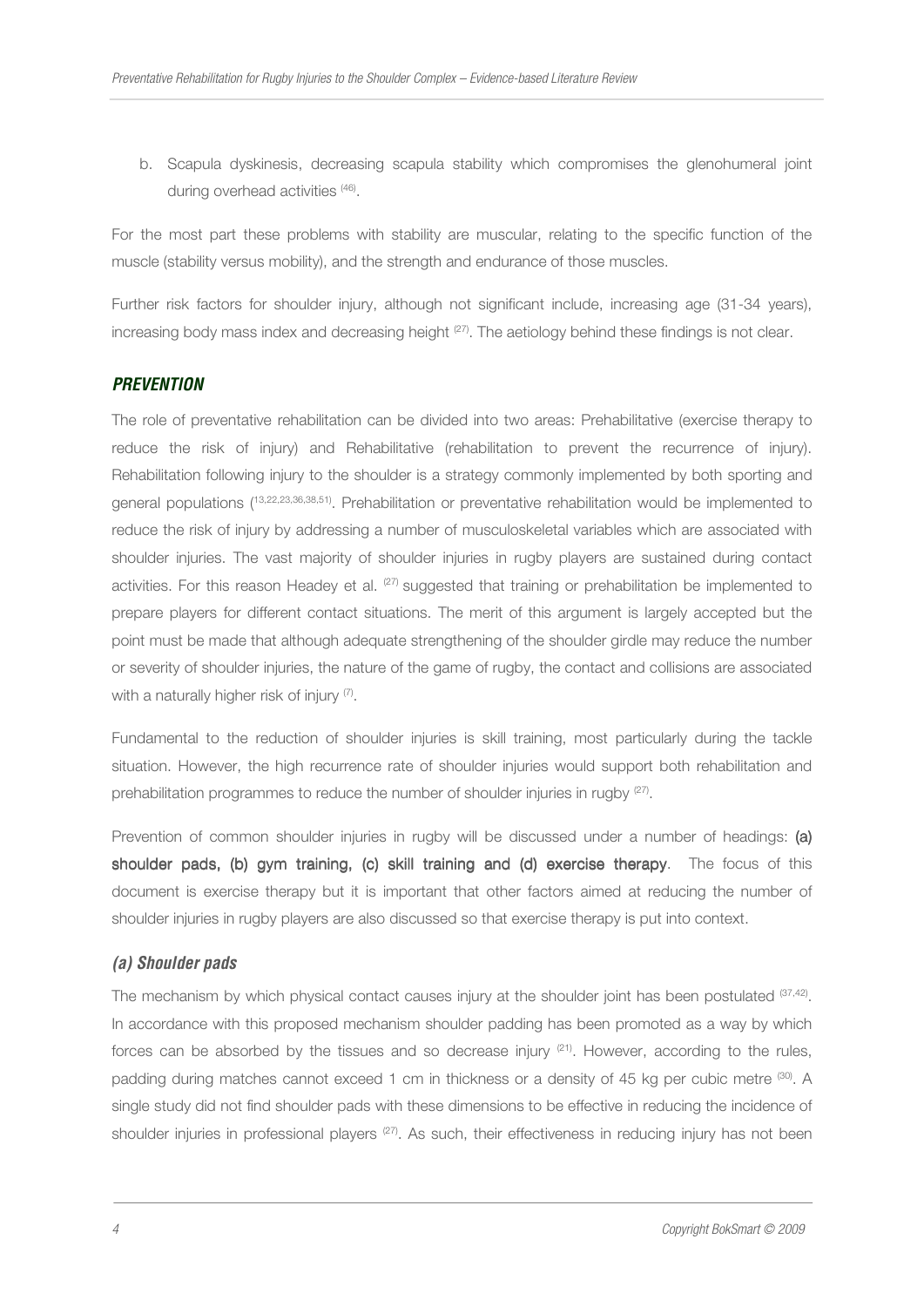clearly established. The American Academy of Orthopaedic Surgeons' Committee on Sports Medicine concluded that shoulder pads may be useful, but that proper technique training such as falling technique, the use of weight training to build up protective shoulder musculature, and the inclusion of conditioning programmes to reduce the effects of fatigue were all equally important in attempting to reduce the number of shoulder injuries <sup>(1)</sup>. Although this statement was made in 1974 there has not been any substantive data since then to refine these recommendations.

## *(b) Gym training technique*

Gym training is an essential component of a rugby player's conditioning programme. Although injuries while training in the gym are not described within the epidemiology papers for rugby players, it is recognised that technique faults, including poor technique, rapid increase in training load, frequency and duration, have been identified as risk factors in the aetiology of tendinopathies (40). The use of resistance training is central to strengthening of the upper body in rugby. The safety of resistance training is greatly enhanced if the training program is designed and supervised by qualified instructors  $(26)$ . The National Strength and Conditioning Association (NSCA) have issued a position statement on resistance training during prepubescent and adolescent years  $^{(20)}$ . Their position was that a properly designed and supervised resistance training program was safe for children. Included in this document are a few common technique faults adopted by individuals during weight training (Table 3).

However, a detailed description of the resistance training exercises and Olympic lifts is not included in this document as these exercises need to be taught to players on a one-to-one basis by a qualified professional to ensure safety for the player, to prevent overloading and further, to prevent overuse shoulder injuries associated with poor technique during resistance training.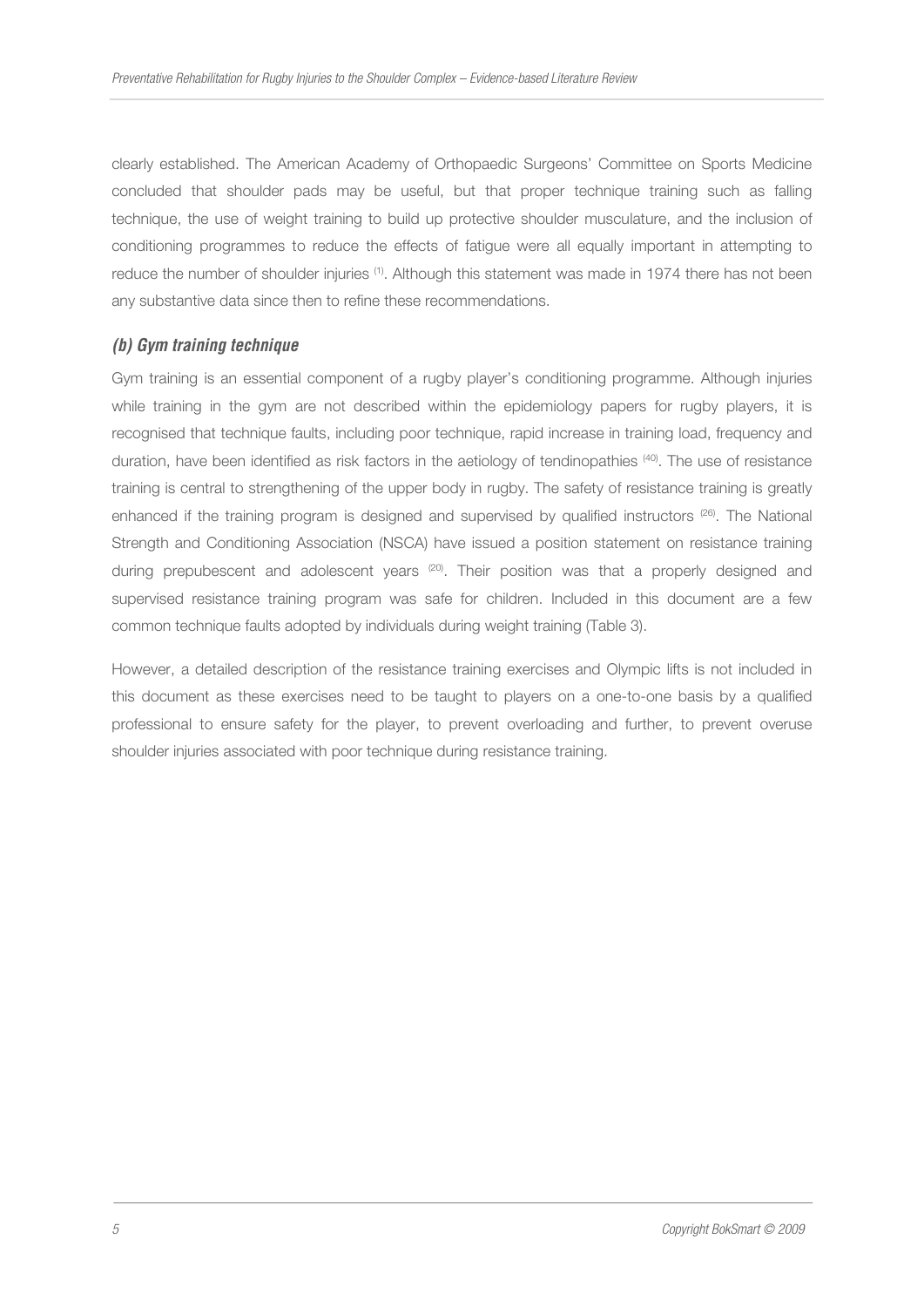# *TABLE 3. STRENGTH TRAINING TECHNICAL FAULTS THAT LEAD TO INJURY*

| <b>INCORRECT TECHNIQUE</b>                                                                           | <b>CORRECT TECHNIQUE</b>                                                                                                                                                                           |
|------------------------------------------------------------------------------------------------------|----------------------------------------------------------------------------------------------------------------------------------------------------------------------------------------------------|
| Problem:<br>Elevated shoulder when lowering the weight.<br>Cause:<br>Weak shoulder, weight too heavy | Correction:<br>Keep both shoulders at the same level.<br>Solution:<br>Slow progression of weight, correct spotting                                                                                 |
| Problem:<br>Letting the weight down too high (close to the face)<br>Cause:<br>Incorrect technique    | Correction:<br>Lower the bar to the level of the nipple line.<br>Solution:<br>Movement of the bar is in an arc, from the eyes at<br>full extension to the nipples, when the bar is on the<br>chest |
| Problem:<br>Swaying forward and back when doing a bicep<br>curl<br>Cause:<br>Weight too heavy        | Correction:<br>There should be no movement in the upper body<br>when lifting the weight.<br>Solution:<br>Slow progression of weight, stand with your back<br>to the wall.                          |
|                                                                                                      |                                                                                                                                                                                                    |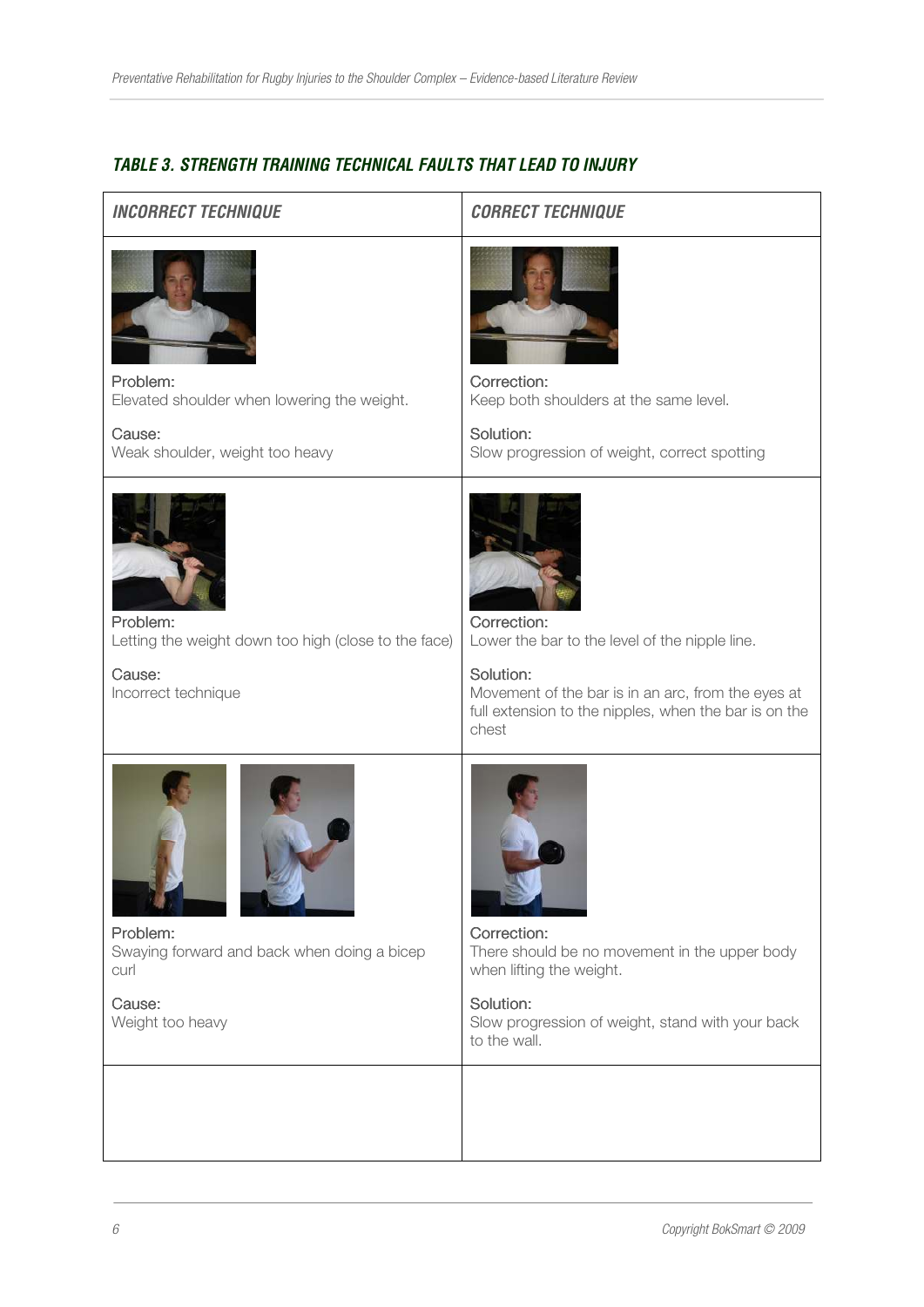

Problem: Lifting arms above the head in different planes.

Cause: Shoulder not stable, weight too heavy



Correction: Arms must be elevated in the same plane

## Solution:

Improve shoulder stability. OR only do this exercise if the individual has sufficient stability to perform the lift. Lighten the load





Problem: Elevated shoulder during the lift

Cause: Weakness, lack of stability

Problem: Bringing your wrists together and not your elbows

Cause: Inflexibility of the posterior shoulder (posterior capsule), weight too heavy



**Correction** Shoulders must work together and be `down' during the lift phase

## Solution:

Work on correct form and slow progression from lighter weights. Improve shoulder stability

## Correction:

Ensure sufficient flexibility prior to attempting the press. Stretch prior to the press. Elbows and wrists to touch at the same time

## Solution:

increase flexibility, lighten weight lifted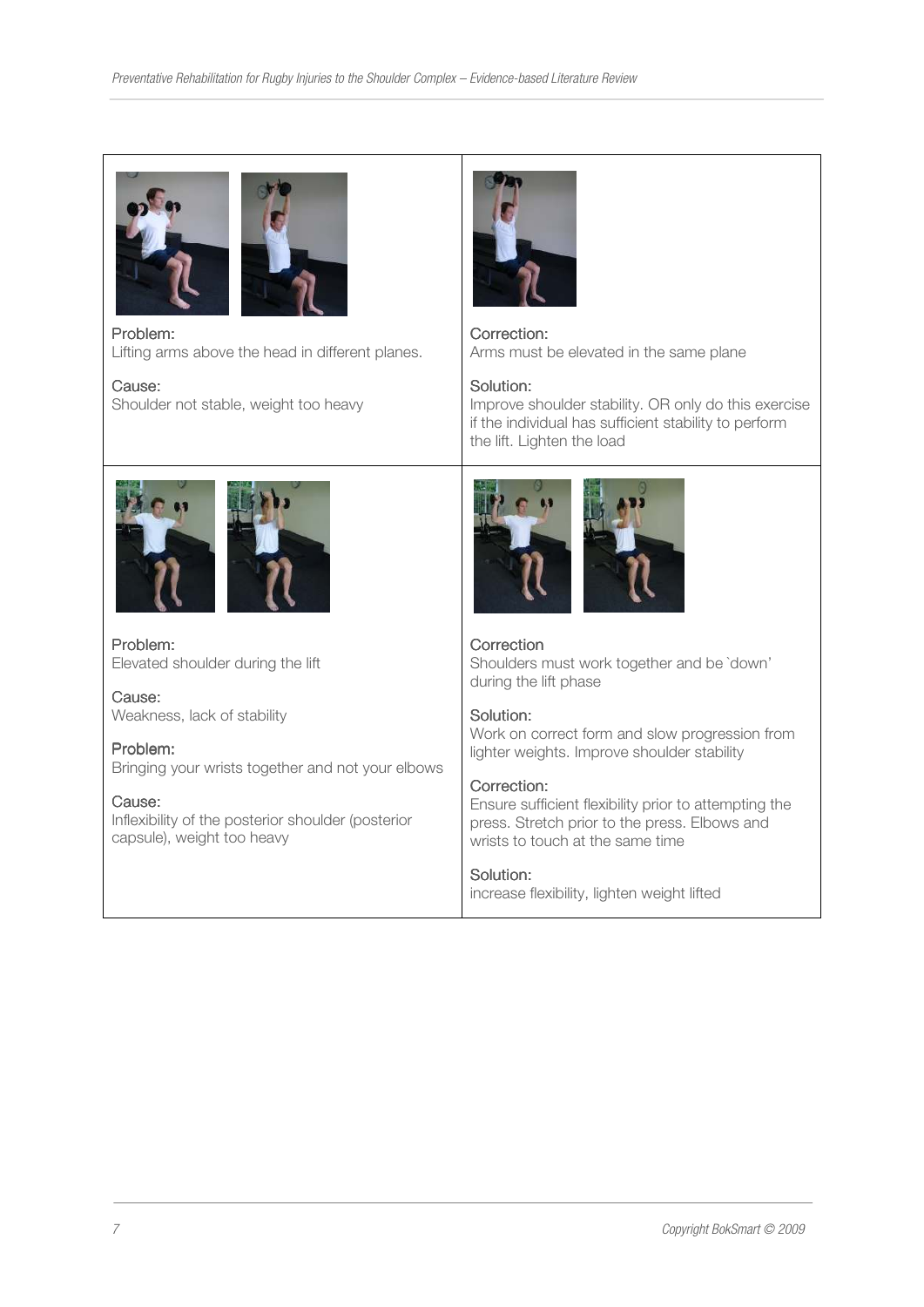#### Problem:

Bringing the weight up in an arc, and not directly in front of the body

#### Cause:

Incorrect technique, weak scapular depressors (shoulder stabilisers)



Problem: Lifting one shoulder when pulling up in the movement

Cause: Lack of flexibility, lack of shoulder stability, exercise too advanced



#### Correction: Bring arms up close to the body, keeping shoulders down

Solution: Train correct technique. Progression of programme and weight lifted



Correction: Keep both shoulders depressed and level with each other

Solution: Improve flexibility, appropriate training progression and programme design.

# *(c) Skill training*

Headey et al. <sup>(27)</sup> called for 'prehabilitation' to prepare players specifically for the varying contact-related demands of the game. This may be done in part with appropriate exercise therapy as described below. However, it also includes specific training with regards to the technique of tackling, being tackled, scrumming, and the ability to fall to name but a few. Although this usually falls within the domain of the coach, these areas can be included in rehabilitation programmes which include exercises such as forward rolls (Specific exercise examples: Phase 3). Similarly boxing (Specific exercise examples: Phase 3) may be used to assist with on-field agility during the tackle situation.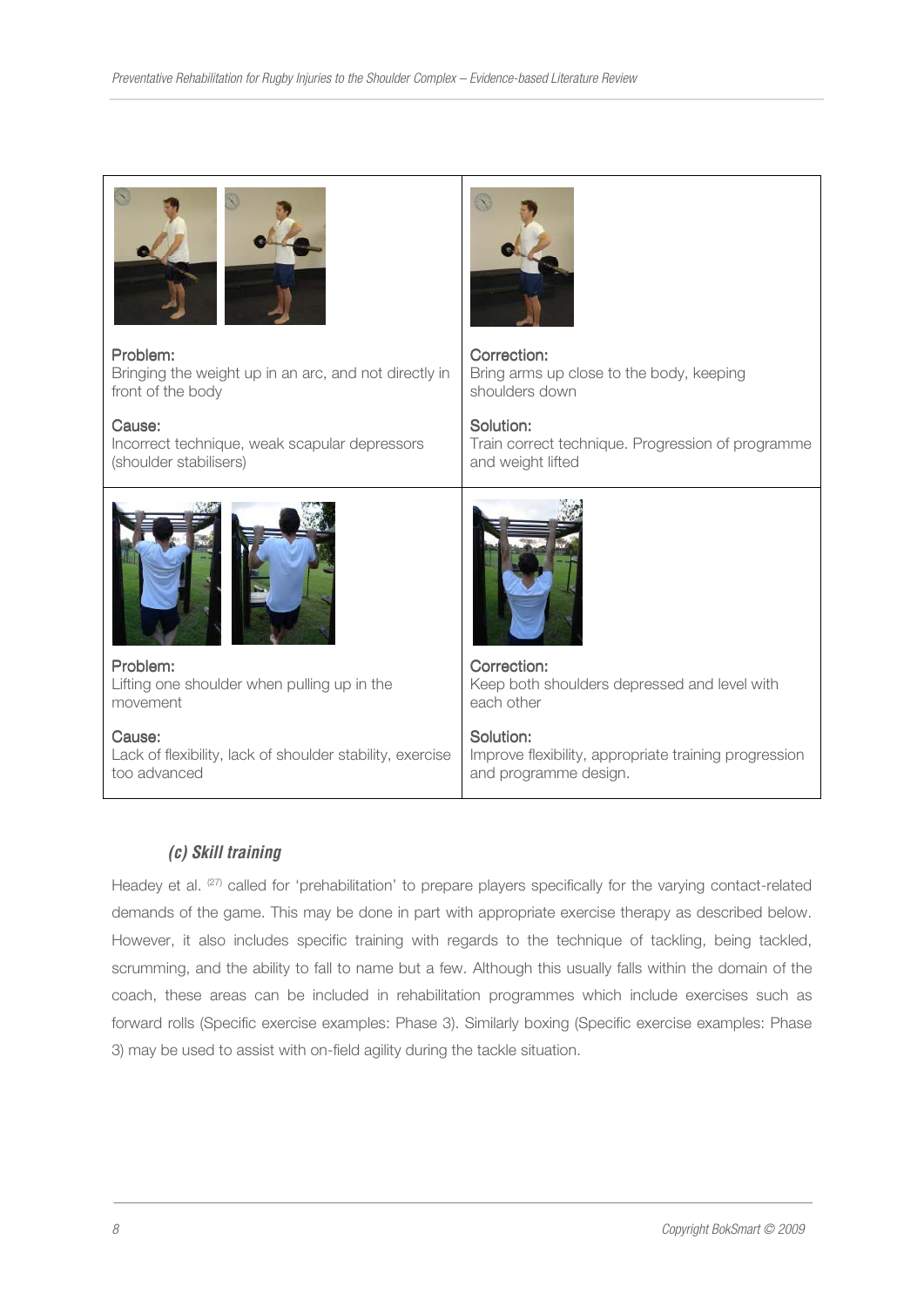# *(d) Exercise therapy*

Exercise therapy for shoulder pain is largely directed at an impairment-based model. As such rehabilitation or prevention is aimed at dysfunctions of the neuromuscular system. To understand this, it is necessary to understand how the stability of the shoulder is achieved by the musculoskeletal system. As indicated earlier (mechanisms of shoulder injury) stability of the glenohumeral joint and scapula is essential (25,46). It is for this reason that both rehabilitation and prehabilitation focuses on the stability of both the scapula and the glenohumeral joint as the first phase of rehabilitation.

Glenohumeral stability is provided by the rotator cuff muscles of the shoulder to provide joint stiffness prior to movement (16). The Subscapularis muscle is part of the rotator cuff and plays a pivotal role in this function (16). Individuals presenting with glenohumeral instability demonstrate a delayed activation of the rotator cuff. This dysfunction and the appropriate rehabilitation of the rotator cuff function is therefore central to the first phase of rehabilitation.

Scapula stability is provided by the scapula stabilisers. These muscles include Lower Trapezius and Serratus anterior (15,16,34). Scapula dyskinesis is the term given to the observed motor dysfunction of the scapula when these muscles do not function appropriately <sup>(39,56)</sup>. Scapula dyskinesis is observed in 100% of individuals presenting with rotator cuff impingement signs and 64% glenohumeral instability. Dysfunction in the scapula stabilisers themselves has been observed using electromyography (EMG) (14,52). Shoulder injuries in rugby players include both aspects of instability and impingement and as such preventative exercise therapy aimed at the glenohumeral and scapula stability muscles is critical.

**IMPORTANT:** There is strong evidence that pain alters the timing and function of stabilising muscles (16,28,29). As such the function of the stabilising muscles will be altered following an acute, traumatic contact injury such as a shoulder dislocation, acromioclavicular joint sprain or muscle tear. For this reason it is imperative that ALL shoulder injuries be appropriately rehabilitated to reduce the risk of recurrence or a secondary shoulder overuse injury developing.

Shoulder rehabilitation is divided into 3 stages of rehabilitation, following basic principles of stabilisation outlined in other rehabilitation programmes (48,50). The 3 phases are outlined in Table 4.

|                   | <b>PHASE 1</b>                                                                                       | <b>PHASE 2</b>                                          | <b>PHASE 3</b>                                                                                             |
|-------------------|------------------------------------------------------------------------------------------------------|---------------------------------------------------------|------------------------------------------------------------------------------------------------------------|
|                   | <b>COGNITIVE STAGE</b>                                                                               | <b>ASSOCIATIVE STAGE</b>                                | <b>AUTONOMOUS STAGE</b>                                                                                    |
| Aims of the phase | To activate and isolate<br>the stabilisers of the<br>glenohumeral joint and<br>scapulothoracic joint | To retrain movement<br>patterns and isolated<br>muscles | The aim is dynamic<br>stabilisation with<br>emphasis on skill<br>training and functional<br>rehabilitation |

## *TABLE 4. THE PHASES OF REHABILITATION IN THE SHOULDER*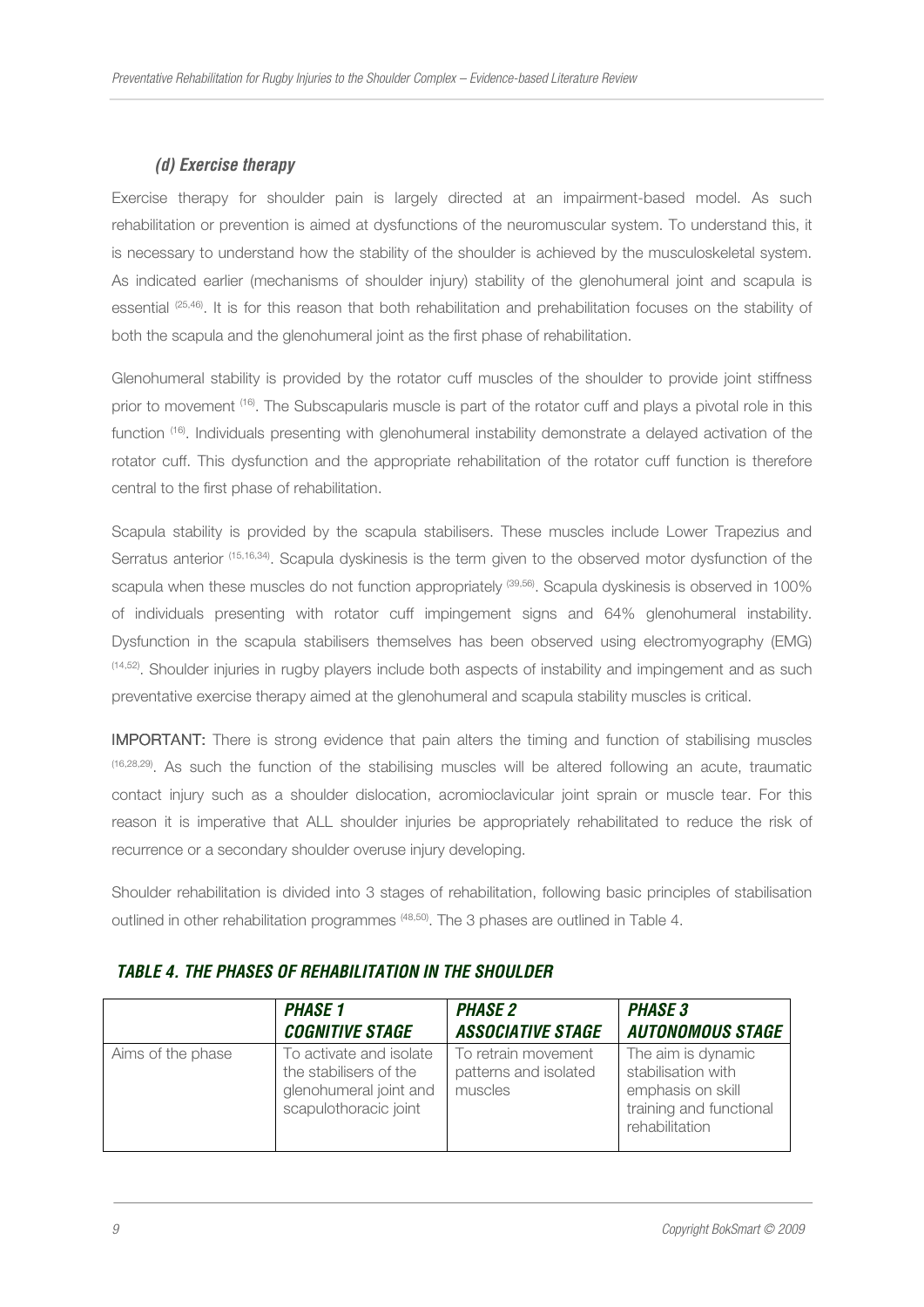#### *Phase 1*

During phase one the aim of the treatment would be to activate the stabiliser muscles of both the glenohumeral joint and scapulothoracic joint. This must be achieved with the shoulder in a neutral position and with good upper body posture <sup>(41,45)</sup>. The main muscles targeted in this phase are the Subscapularis (glenohumeral joint stabiliser) and Serratus anterior and Lower Trapezius (scapulothoracic joint stabilisers) (15,16). This aim of this first goal is to gain awareness of, and activate the deep stabiliser muscles of the shoulder (41). This phase is done for the most part under the guidance of a physiotherapist or biokineticist, and the value of this in preventative programmes is limited due to the individual training required for this step. For the requirements of this document the scapula setting position has been highlighted to isolate Serratus anterior and Lower Trapezius<sup>(45)</sup>. Subscapularis setting requires highly skilled feedback and for this reason has been excluded from this document <sup>(41)</sup>.

#### *Phase 2*

The aim of this phase is to retrain movement patterns and improve strength and endurance of the stabiliser muscles (41,48). The focus is to restore muscular balance, endurance, neuromuscular control and proprioception (32,58). This phase emphasises low load, high repetitions (48). The exercises are done using therabands or bodyweight, and do not include gym-based exercises. If this phase is part of rehabilitation of a specific injury it should be done instead of strength training/conditioning shoulder exercises until such time as stability is obtained and strengthening of the large torque producing muscles can be initiated. However, when these exercises are being used as an adjunct to a conditioning programme to reduce the risk of injuries, they can be used in conjunction with the shoulder conditioning programme.

There is literature to support the use of selected exercises to recruit and retrain the Subscapularis and Serratus anterior muscles (17,18). The push-up, the dynamic hug and the Serratus anterior punch were three exercises which recruited the Serratus anterior the most <sup>(17)</sup>. The push-up, the diagonals, internal rotation and dynamic hug were found to recruit the Subscapularis greater than 20% MVC <sup>(18)</sup>. Detailed instructions and pictures of these exercises are included in the section on specific exercise examples.

In athletes participating in sports which require activities above their heads (i.e. tennis) the ratio of external rotation to internal rotation is often reduced and inclusion of external rotator strengthening exercises is important to normalise this ratio <sup>(19)</sup>. Closed kinetic chain exercises are used in this phase with the aim of causing the joint surfaces to approximate and to obtain a co-contraction in the muscles of the rotator cuff and more superficial torque producing muscles <sup>(35)</sup>.

#### *Phase 3*

This phase of rehabilitation is functional and concentrates on more skilled activities while still achieving dynamic stability. As the name of this phase suggests, the stability of the shoulder should be automatic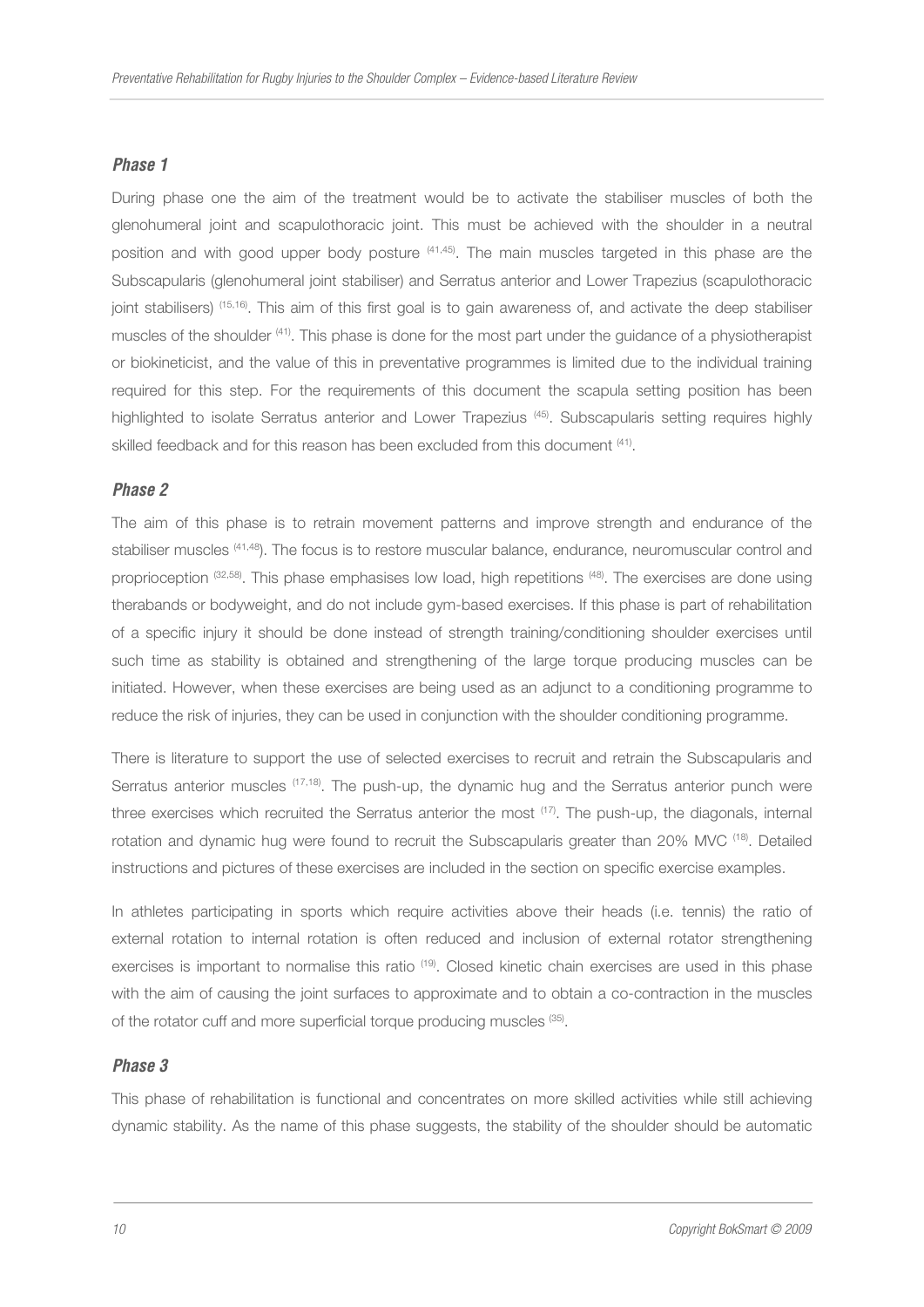and care should be taken not to load the shoulder too quickly to threaten this balance. Strengthening exercises are continued and plyometric exercises can be added in functional positions (49). This phase of rehabilitation, or preventative exercise therapy, would see the inclusion of specific gym training techniques and exercises to include the whole of the kinetic chain (43). Examples of the latter include boxing and 4-point Swiss ball exercises (included in the section below).

## *SPECIFIC EXERCISE EXAMPLES*

The following section outlines the phases a player must successfully negotiate to minimise the risk of shoulder injury. Each individual must pass through the phase before proceeding to the next. The phases are designed to improve shoulder stability in a progressive and structured way. The level of rugby played does not influence the phase at which the player starts. Each player should start at phase 1.

Progression through the phases should be limited to the player's ability to complete the exercise set and repetitions without compromising their technique or form.

## *Phase 1:*

The aim of this stage is to set the shoulder blades onto the rib cage



## *Phase 2:*

The aim of this phase is to retrain movement patterns and improve the strength and endurance of the stabilising muscles.



#### Scapular protraction and retraction (push up plus):

Keeping the elbows extended, drop your chest toward the ground. Push up through the chest.

Take 3 s to go down, and 2 s to come up again.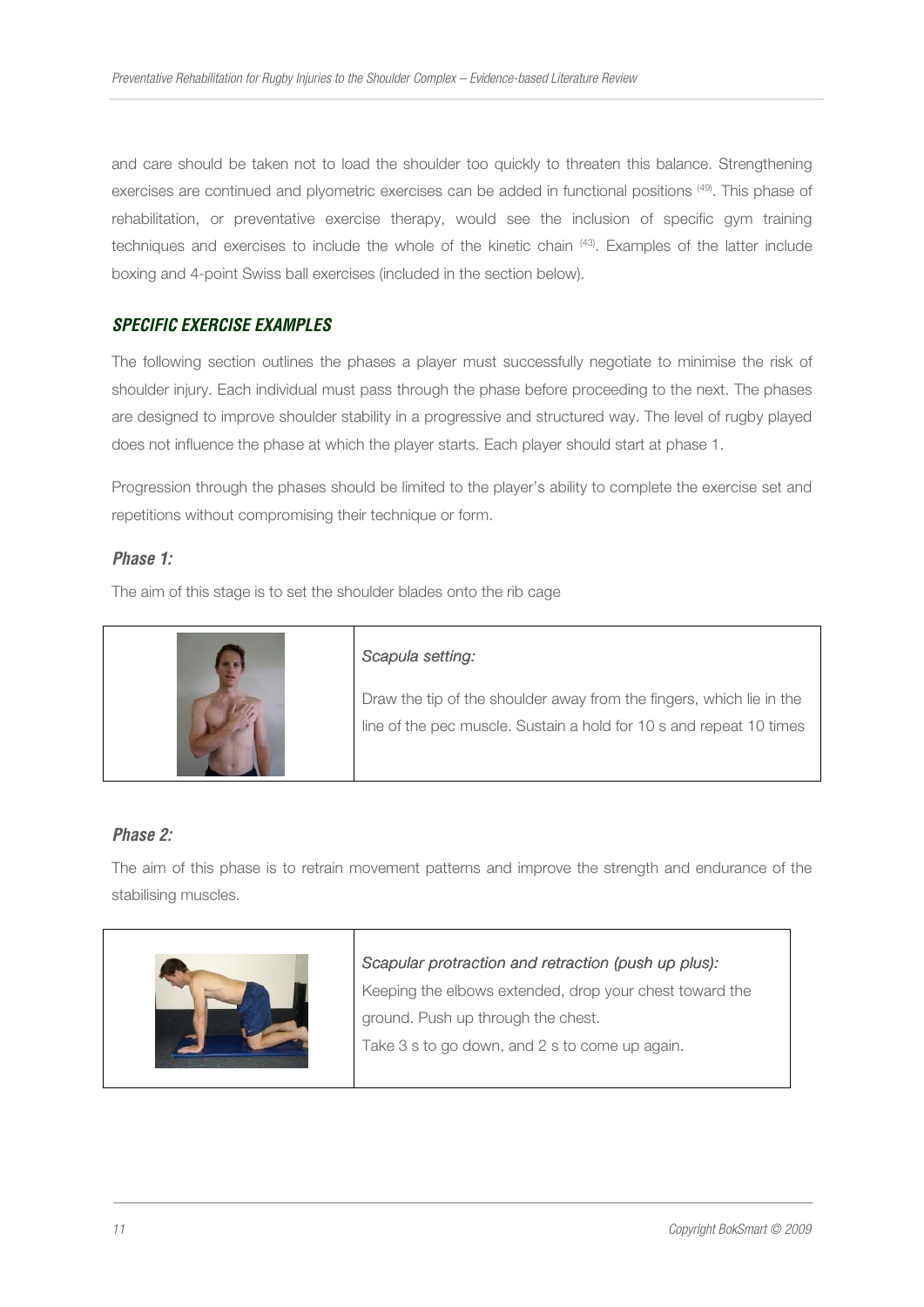| Dynamic hug:<br>Place a piece of theraband across your shoulder blades as<br>shown. Extend your elbows and push your shoulders forward,<br>bringing your hands together.<br>Take 2 s to extend, and 3 s to go back to the resting position.                                |
|----------------------------------------------------------------------------------------------------------------------------------------------------------------------------------------------------------------------------------------------------------------------------|
| Scapular retraction with weights:<br>Place a heavy dumbbell in your hand. Draw the shoulder blade<br>toward the spine, moving the inferior angle more than the<br>upper portion.<br>Do not activate the muscles in your neck.<br>Take 2 s up, and 3 s down.                |
| Serratus punch:<br>Place the theraband as shown. Jab the leading arm forward<br>while rotating the arm inwards. Concentrate on moving the<br>arm and the shoulder blade forward. And slowly return to the<br>starting position.                                            |
| Scapular retraction and protraction:<br>Lying over a ball, with your upper body suspended. Keeping<br>your elbows locked in extension, allow your chest to move<br>toward the ground (shoulder blades to move together), push<br>your chest up into the starting position. |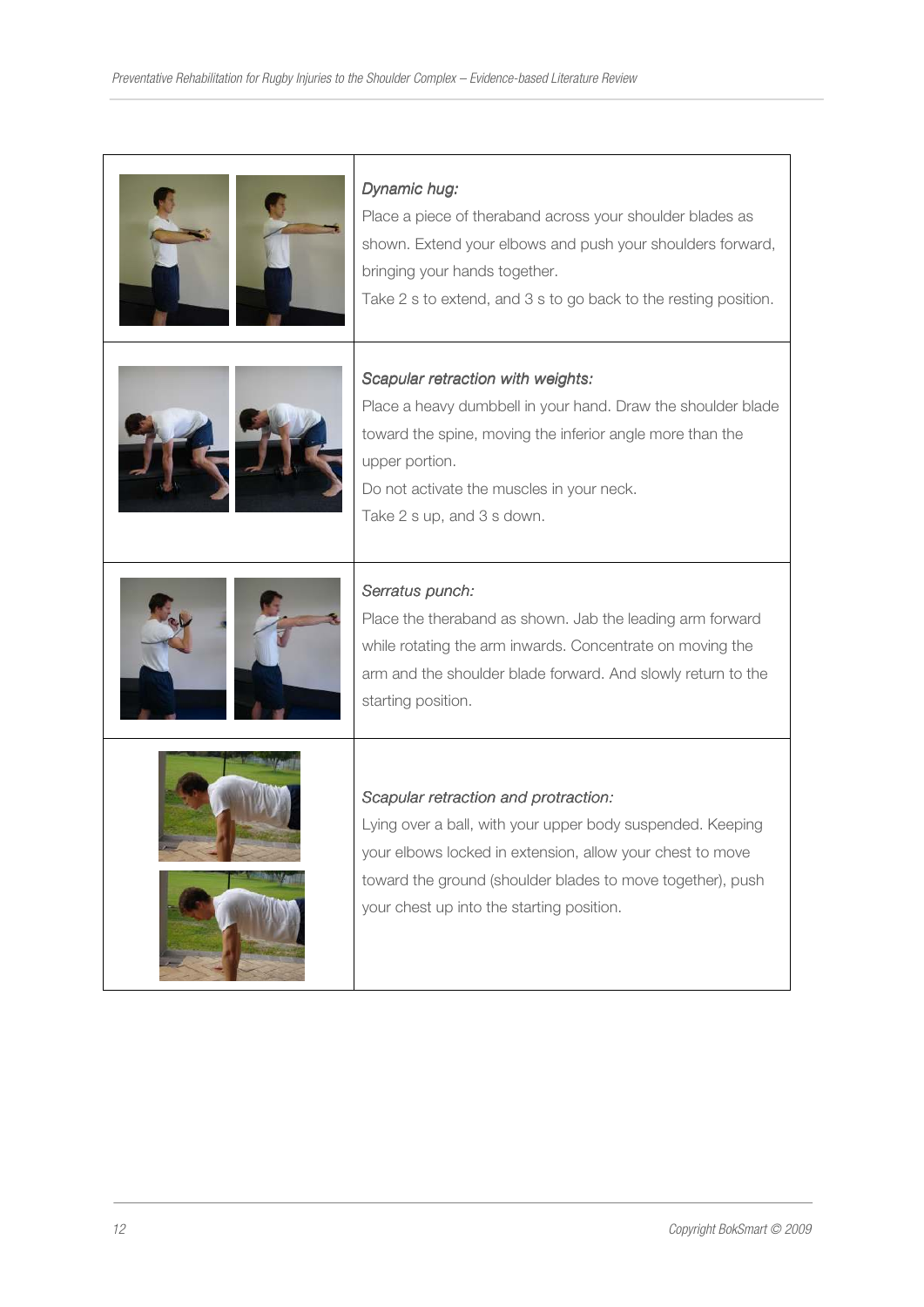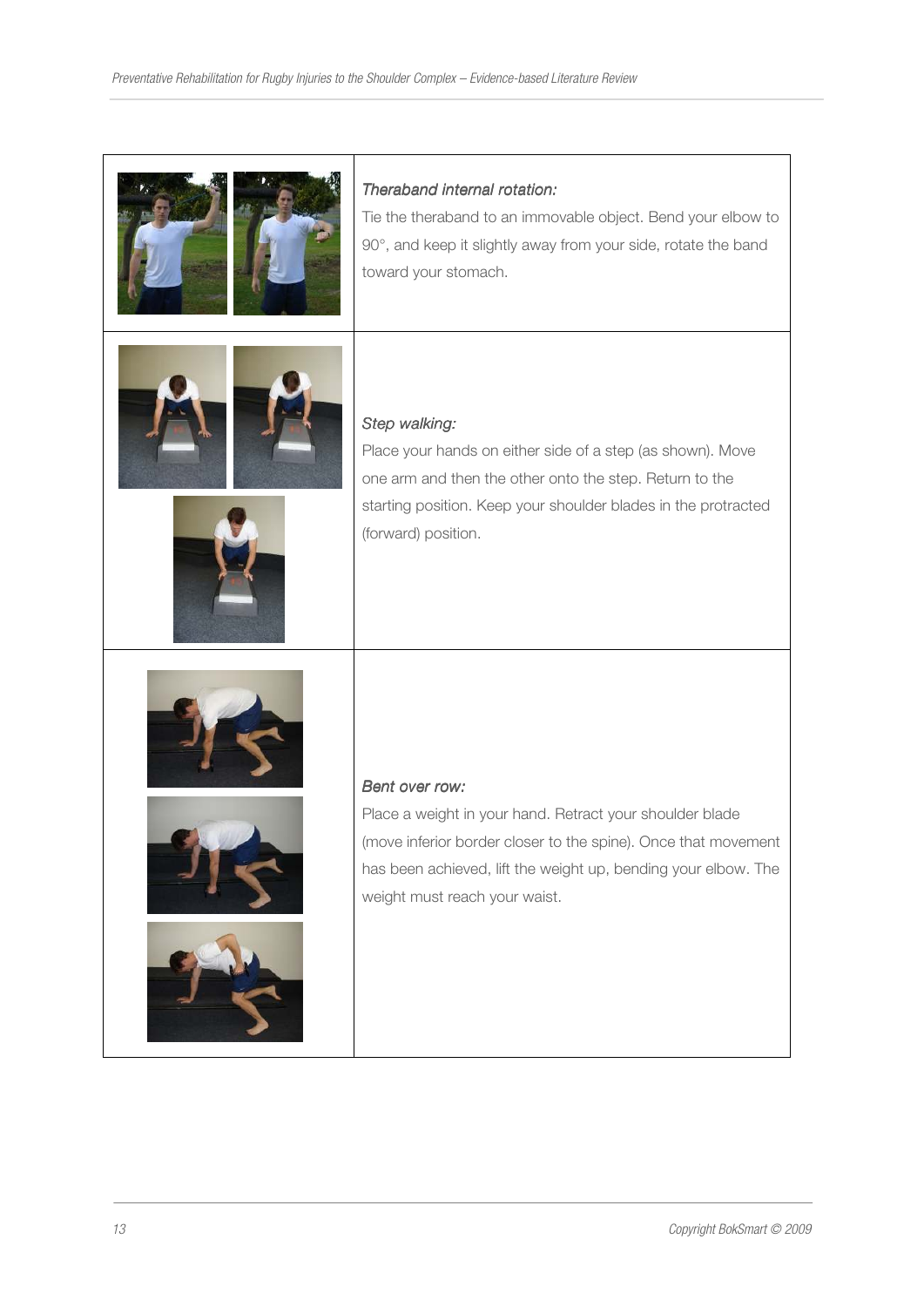

#### Cable rows:

As you pull the rope towards you, make sure that you pull your shoulder blades back at the same time. Be careful not to elevate the shoulders.

# *Phase 3:*

The aim of the third stage is to provide for functional training and movement. The movements aim at including cross body movements in multi-directions, not in a single plane

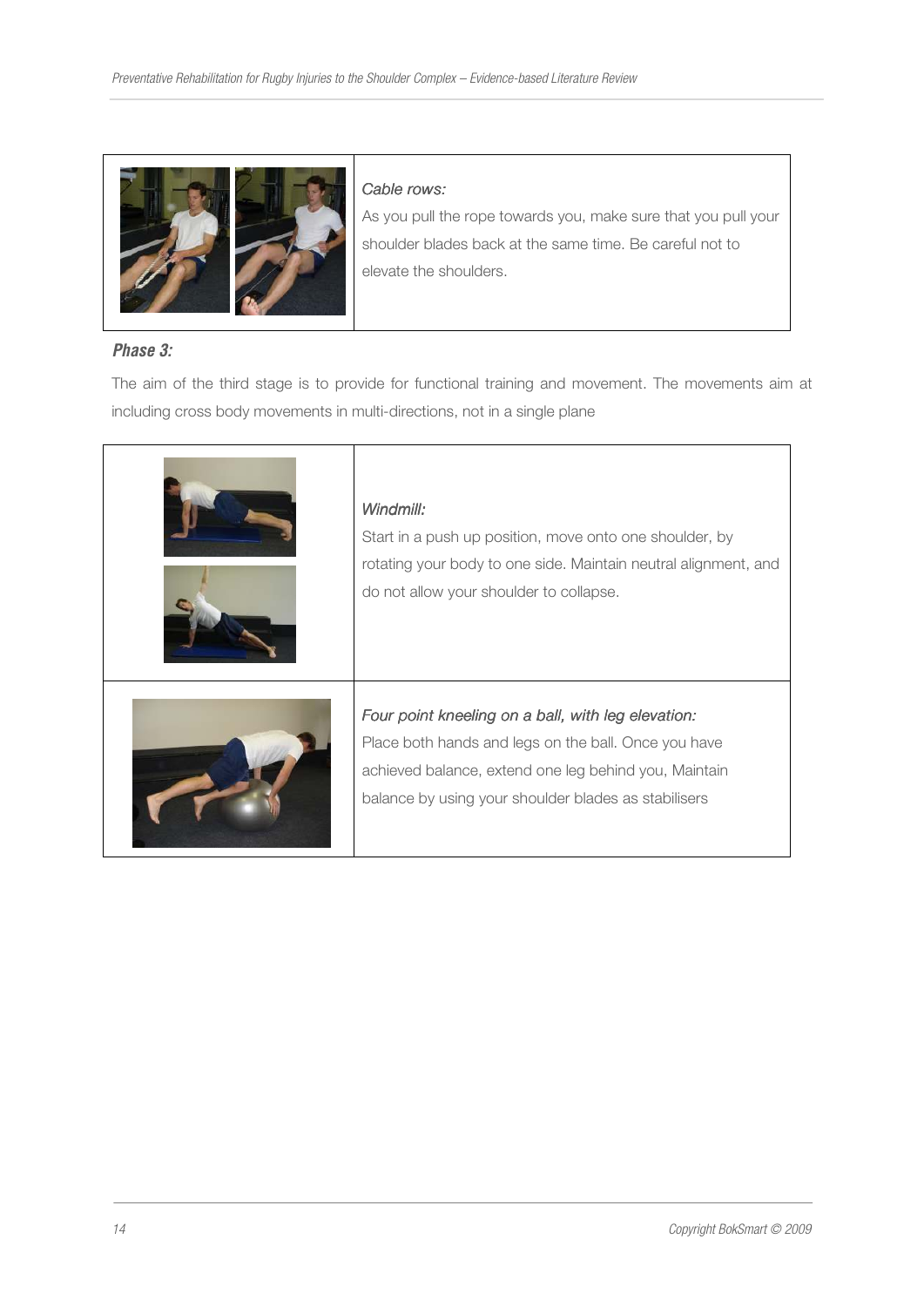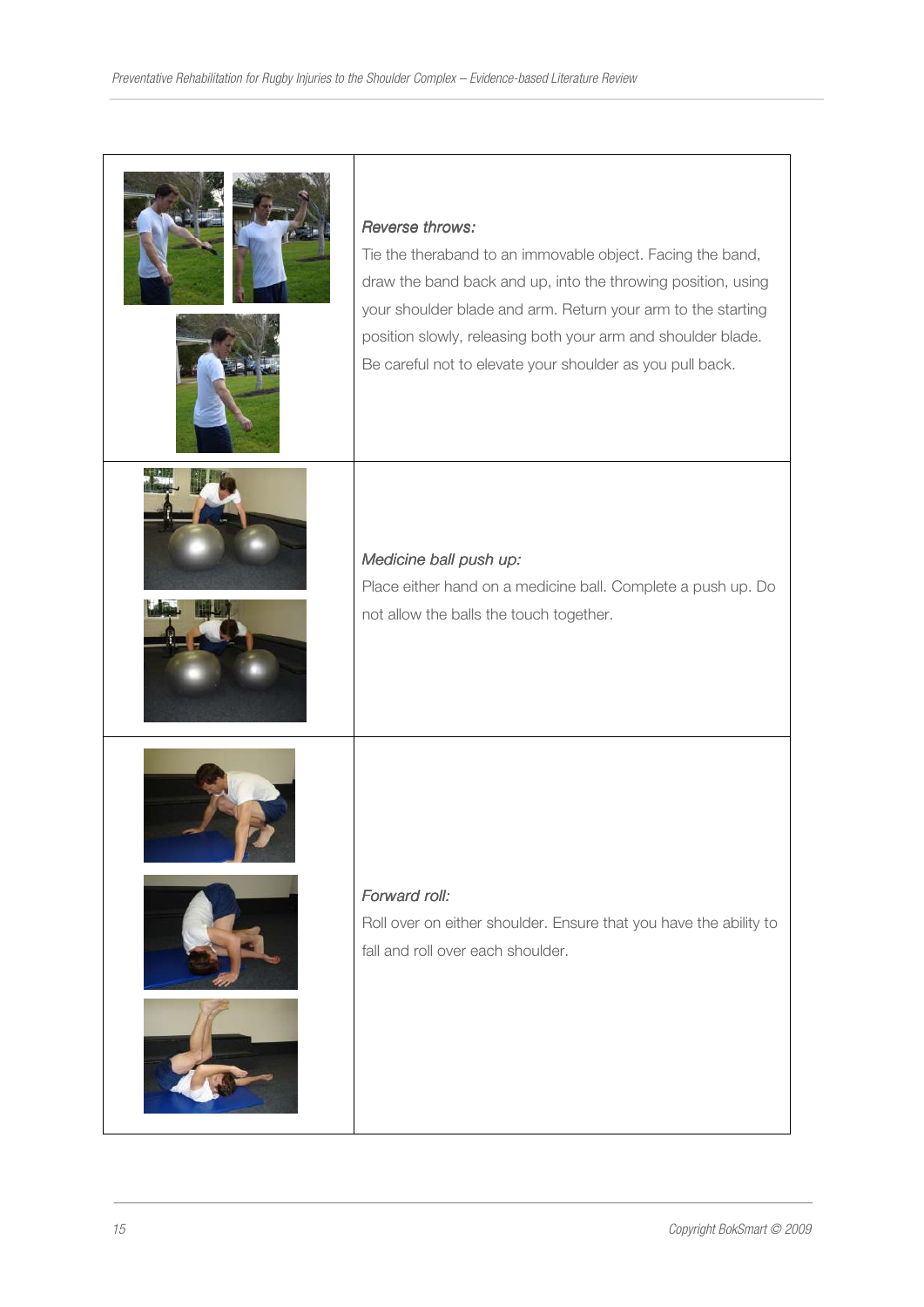

#### Plyometric heave

Place medicine ball in front of your foot. With your opposite hand lift the medicine ball diagonally across your body until you arm is vertical. Return the medicine ball to the original starting position in a slow controlled manner.

## *SAMPLE PROGRAMMES*

#### *Phase 1:*

All players should be able to achieve scapula setting. This exercise must be performed 5 – 6 times a day, 7 days a week or until the player is able to set their shoulder blade with ease.

For those players who are involved with a strength training programme the following guidelines should be adhered to.

- 1. Scapular setting should be completed every day of the week, including gym days
- 2. Scapular setting must be completed just prior to and after gym training
- 3. During this phase of rehab, the players must limit their upper body routines to those exercises that are below shoulder height
- 4. Players should concentrate on correct form and technique, and should not attempt to make any weight gains on any of their exercises
- 5. The trainer/coach should re-evaluate their training programme and identify possible areas to concentrate on during this phase
- 6. Coaches should work on other aspects of the player's physical profile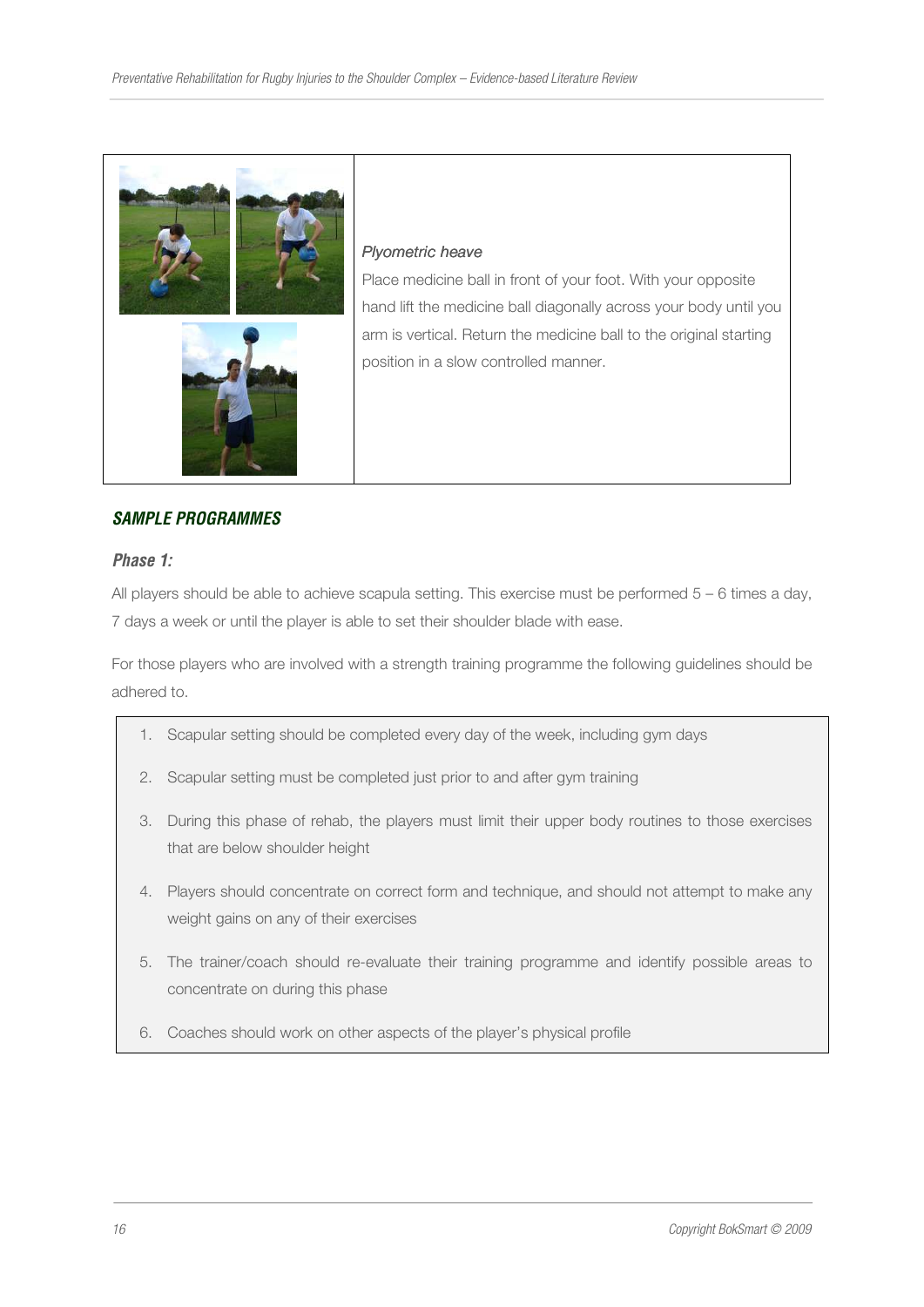# *Phase 2:*

This phase requires players to integrate the phase 2 preventative exercises into their current training programme. Player should be able to choose 4/5 exercises that are given and include those into their routines. These exercises should rotate with every training session they complete until they have mastered all the exercises. The guidelines for training are as follows:

- 1. Frequency x3 a week
- 2. Intensity Follow the remainder of the programme in terms of sets and repetitions.
- 3. Progression Increase the number of exercises completed per session, increase the number of sets and repetitions, while maintaining correct form.
- 4. Load The initial load should allow 3 sets of 10 repetitions performed without altering technique. Weight can be increased gradually still allowing players to perform 3 sets of 10 repetitions without losing form.

A sample programme would look as follows:

| <b>Exercise</b>                        | <b>Description</b>                                                                                            | <b>Sets</b> | <b>Reps</b>    |
|----------------------------------------|---------------------------------------------------------------------------------------------------------------|-------------|----------------|
| Bench press                            | Superset (Combining a set of one exercise and<br>alternating it with another set of a different<br>exercise). | 1, 1, 1, 1  | 15, 12, 12, 10 |
| Scapular protraction<br>and retraction |                                                                                                               | 1, 1, 1, 1  | 10,10,10,10    |
| Cable flys                             | Superset                                                                                                      | 1, 1, 1     | 12, 12, 12     |
| Theraband internal<br>rotation         |                                                                                                               | 1, 1, 1     | 10, 10, 10     |
| Bent over row                          |                                                                                                               | 1, 1, 1, 1  | 10,10,10,10    |
| Bench stepping                         | Superset                                                                                                      | 1, 1, 1     | 10,10,10       |
| Cable rows                             |                                                                                                               | 1, 1, 1, 1  | 12, 12, 10, 10 |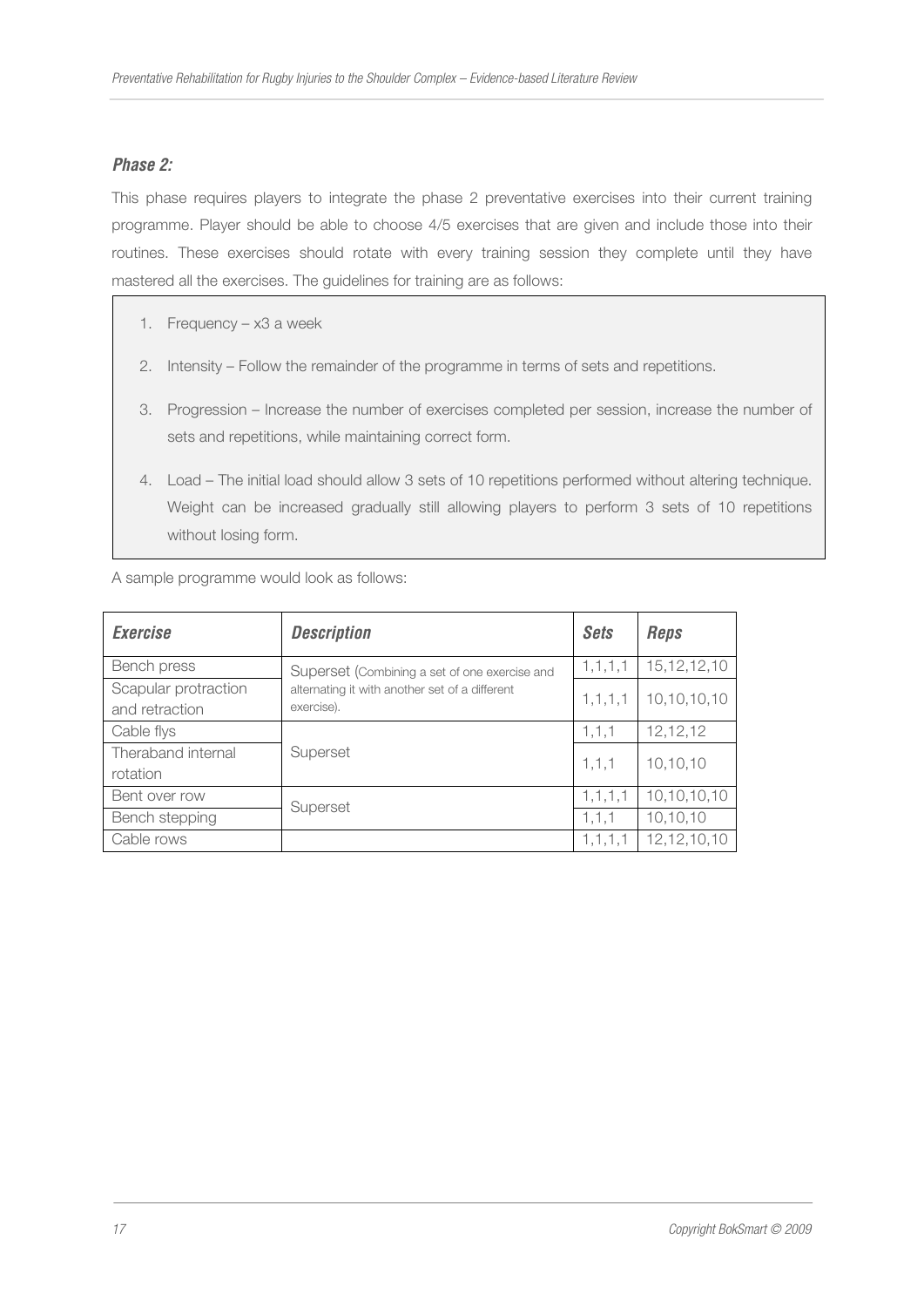# *Phase 3:*

Phase 3 exercises should be seen as a separate programme on its own. Players should complete their other strength training independently of the rehabilitation exercises.

The guidelines for training are as follows:

- 1. Frequency x3/4 a week
- 2. Intensity Increased repetitions, low load (2/3 x 15/20)
- 3. Progression should be made in consultation with a rehabilitation specialist. Sets and repetitions can also be increased to  $4 - 5$  sets of  $15 - 20$  repetitions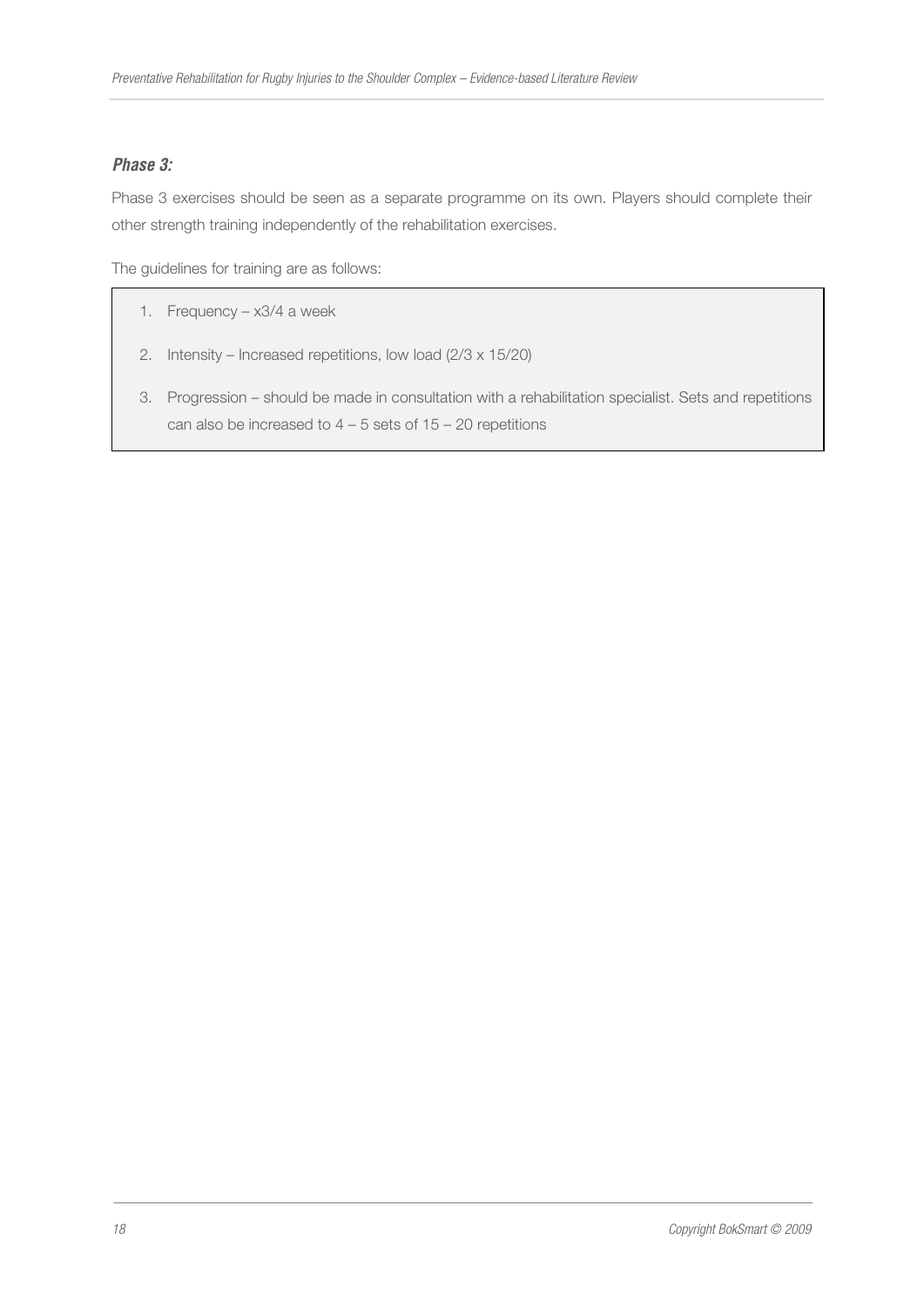## *AUTHORS' BIOGRAPHIES*

Janine Gray is a Physiotherapist, Medical Co-ordinator of the High Performance Cricket Centre and parttime lecturer at UCT.

Andrew Gray is a Biokineticist in private practice.

## *REFERENCES*

- 1. AMERICAN ACADEMY OF ORTHOPAEDIC SURGEONS COMMITTEE ON SPORTS MEDICINE. The shoulder in sports (summarised course papers). Journal of Sports Medicine. 2(1): 47-50. 1974.
- 2. BATHGATE A, BEST JP, CRAIG G, JAMIESON M. A prospective study of injuries to elite Australian rugby union players. British Journal of Sports Medicine. 36: 265-269. 2002.
- 3. BEST JP, MCINTOSH AS, SAVAGE TN. Rugby World cup 2003 injury surveillance project. British Journal of Sports Medicine. 39: 812-812. 2005.
- 4. BIRD YN, WALLER SW, MARSHALL SW. The New Zealand rugby injury and surveillance project. V. Epidemiology of a season of rugby union. British Journal of Sports Medicine. 32: 319- 325. 1998.
- 5. BHATIA DN, DE BEER JF, VAN ROOYEN KS, LAM F, DU TOIT DF. The "bench presser's shoulder": an overuse insertional tendinopathy of the pectoralis minor muscle. 41: e11.2007.
- 6. BLEVINS F. Rotator cuff pathology in athletes. Sports medicine. 24: 205-220. 1997.
- 7. BROOKS JHM, KEMP SPT. Recent trends in rugby union injuries. Clinics in Sports Medicine. 27: 51-73. 2008.
- 8. BROOKS JHM, FULLER CW, KEMP SPT, REDDIN DB. A prospective study of injuries and training amongst the England 2003 Rugby World Cup squad. British Journal of Sports Medicine. 39: 288-293. 2005
- 9. BROOKS JHM, FULLER CW, KEMP SPT, REDDIN DB. Epidemiology of injuries in English professional rugby union: Part 1 match injuries. 39: 757-766. 2005
- 10. BROOKS JHM, FULLER CW, KEMP SPT, REDDIN DB. Epidemiology of injuries in English professional rugby union: Part 2 training injuries. 39: 767-775. 2005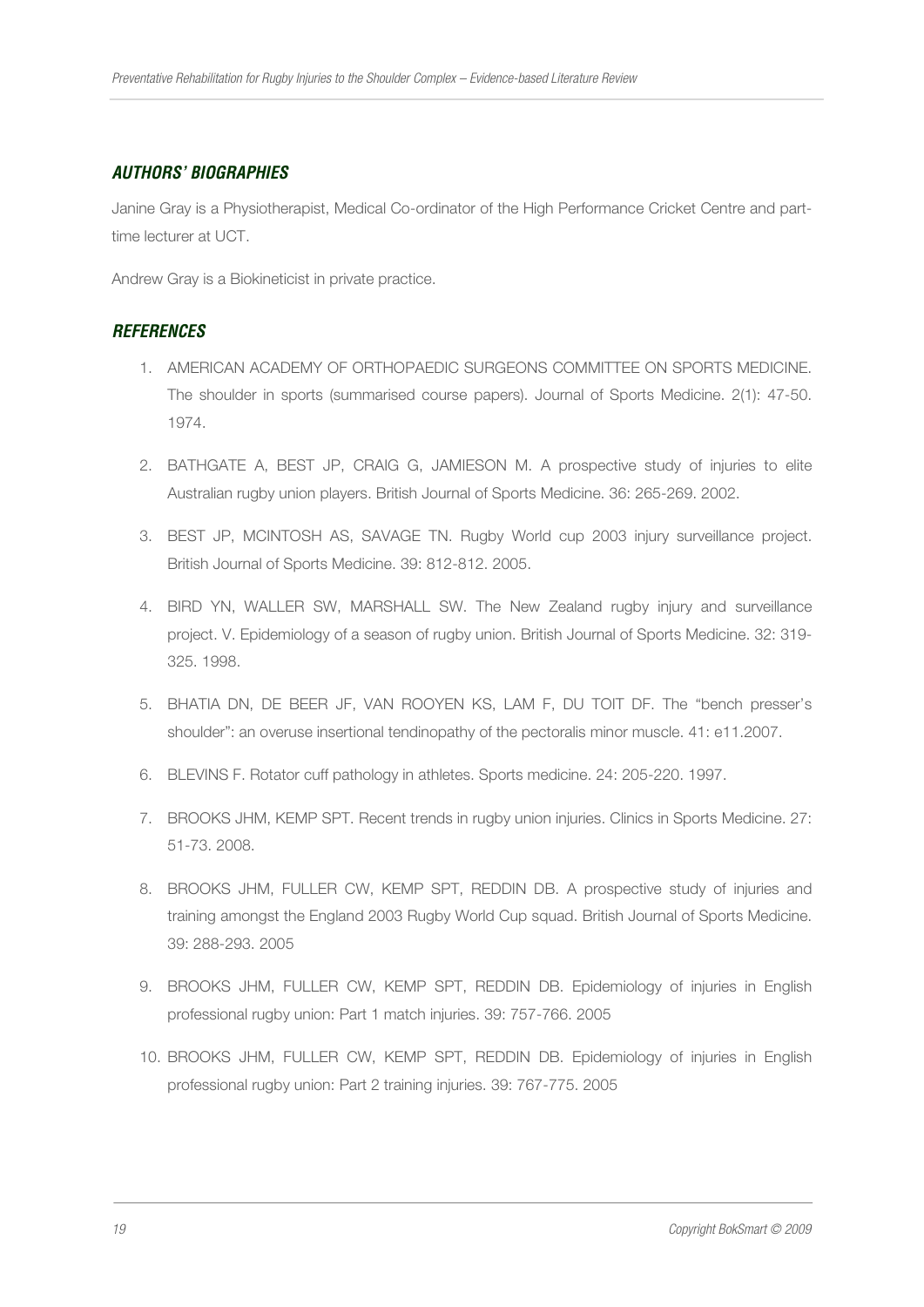- 11. BURKHART S, MORGAN C, KIBLER W. The disabled shoulder: spectrum of pathology part I: pathoanatomy and biomechanics. Arthroscopy. 19: 404-420. 2003.
- 12. BURKHART S, MORGAN C, KIBLER W. The disabled shoulder: spectrum of pathology part III: the SICK scapula, scapula dyskinesis, the kinetic chain, and rehabilitation. Arthroscopy. 19: 404- 420. 2003.
- 13. COOLS AM, DECLERCQ G, CAGNIE B, CAMBIER D, WITROUW E. Internal impingement in the tennis player: rehabilitation guidelines. British Journal of Sports Medicine. 42: 165-171. 2008.
- 14. COOLS AM, WITVROUW EE, DECLERCQ GA, DANEELS LA, CAMBIER DC. Scapular muscle recruitment patterns: Trapezius muscle latency with and without impingement symptoms. American Journal of Sports Medicine. 31(4):542-9.2003.
- 15. COOLS AM, WITVROUW EE, DE CLERCQ GA, DANEELS LA, WILLEMS TM, CAMBIER DC, VOIGHT ML. Scapular muscle recruitment pattern: electromyographic response of the Trapezius muscle to sudden shoulder movement before and after a fatiguing exercise. Journal of Orthopaedic Sports Physical Therapy. 32(5):221-9. 2002.
- 16. DAVID G, MAGEREY M, JONES M, TURKER K, SHARPE M, DVIR S. EMG and strength correlates of selected shoulder muscles during rotations of the glenohumeral joint. Journal of Clinical Biomechanics. 2: 95-102.2000.
- 17. DECKER MJ, HINTERMEISTER RA, FABER KJ, HAWKINS RJ. Serratus anterior muscle activity during selected rehabilitation exercises. American Journal of Sports Medicine. 27: 784 – 791. 1999.
- 18. DECKER MJ, TOKISH JM, ELLIS HB, TORRY MR, HAWKINS RJ. Subscapularis muscle activity during selected rehabilitation exercises. American Journal of Sports Medicine. 31: 126 – 134. 2003.
- 19. ELLENBECKER T, ROETERT EP. Age specific isokinetic glenohumeral internal and external rotation strength in elite junior tennis players. Journal of Science and Medicine in Sport. 6: 63- 70. 2003.
- 20. FAIGENBAUM AD, KRAEMER W, CAHILL B, CHANDLER J, DSIADOS J, ELFRINK LD, FORMAN E, GAUDIOSE M, MICHELI L, NITKA L, ROBERTS S. Youth resistance training: Position statement and literature review. Journal of Strength and Conditioning. December. 62- 75. 1996.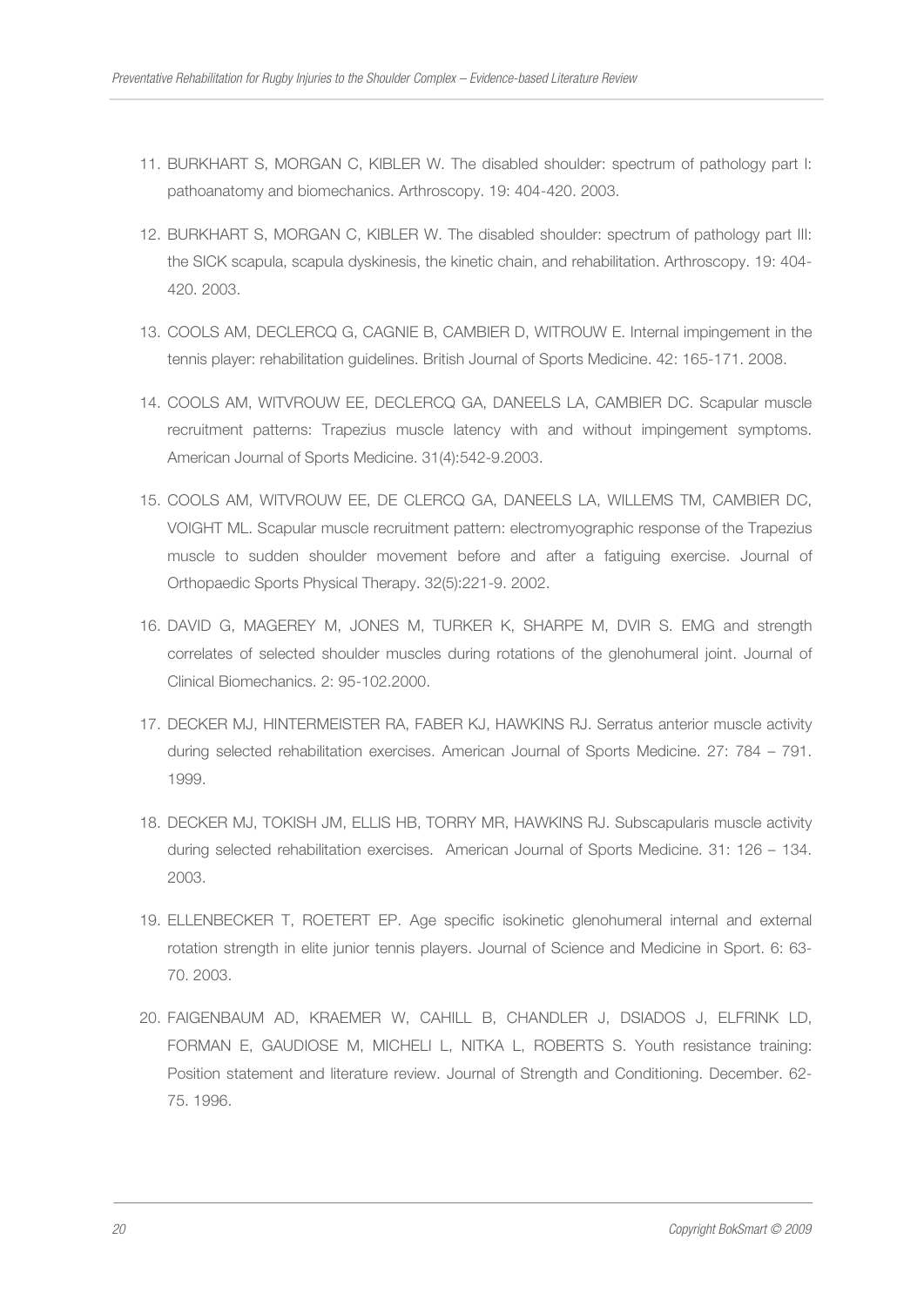- 21. GERRARD DF. The use of padding in rugby union. An overview. Sports Medicine. 25(5): 329- 332. 1998.
- 22. GINN KA, COHEN ML. Exercise therapy for shoulder pain aimed at restoring neuromuscular control: a randomised comparative clinical trial. Journal of Rehabilitative Medicine. 37(2):115-22. 2005.
- 23. GINN KA, HERBERT RD, KHOUW W, LEE R. A randomised, controlled clinical trial of a treatment for shoulder pain. Physical Therapy. 77(8): 802-811. 1997.
- 24. GOLDBERG JA, CHAN KY, BEST JP, BRUCE WYM, WALSH W, PARRY W. Surgical management of large rotator cuff tears combined with instability in elite rugby football players. British Journal of Sports Medicine. 37: 179-181. 2003.
- 25. HALLSTROOM E, KARRHOLM J. Shoulder kinematics in patients with impingement and 12 controls. Clinics in Orthopaedic and Related Research. 448: 22-27. 2006.
- 26. HAMILL B. Relative safety of weight lifting and weight training. Journal of Strength and Conditioning Research. 8: 53-57. 1994.
- 27. HEADEY J, BROOKS JHM, KEMP SPT. The epidemiology of shoulder injuries in English professional rugby union. The American Journal of Sports Medicine. 35 (9): 1537-1543. 2007.
- 28. HIDES JA, RICHARDSON CA, JULL GA. Multifidus muscle recovery is not automatic following resolution of acute first episode low back pain. Spine. 21: 2763-2769. 1996.
- 29. HODGES PW, RICHARDSON CA. Delayed postural contraction of the transverses abdominis in low back pain associated with movement of the lower limbs. Journal of Spinal Disorders. 11: 46- 56. 1998.
- 30. INTERNATIONAL RUGBY FOOTBALL BOARD (IRFB). Laws of the game of rugby football. London. IRFB. 1993.
- 31. JUNGE A, CHEUNG K, EDWARDS T, DVORAK J. Injuries in youth amateur soccer and rugby comparison of incidence and characteristics. British Journal of Sports medicine. 38: 168-172. 2004.
- 32. KAMKAR A, IRRGANG JJ, WHITNEY SL. Nonoperative management of secondary shoulder impingement syndrome. Journal of Orthopaedic Sports Physical Therapy.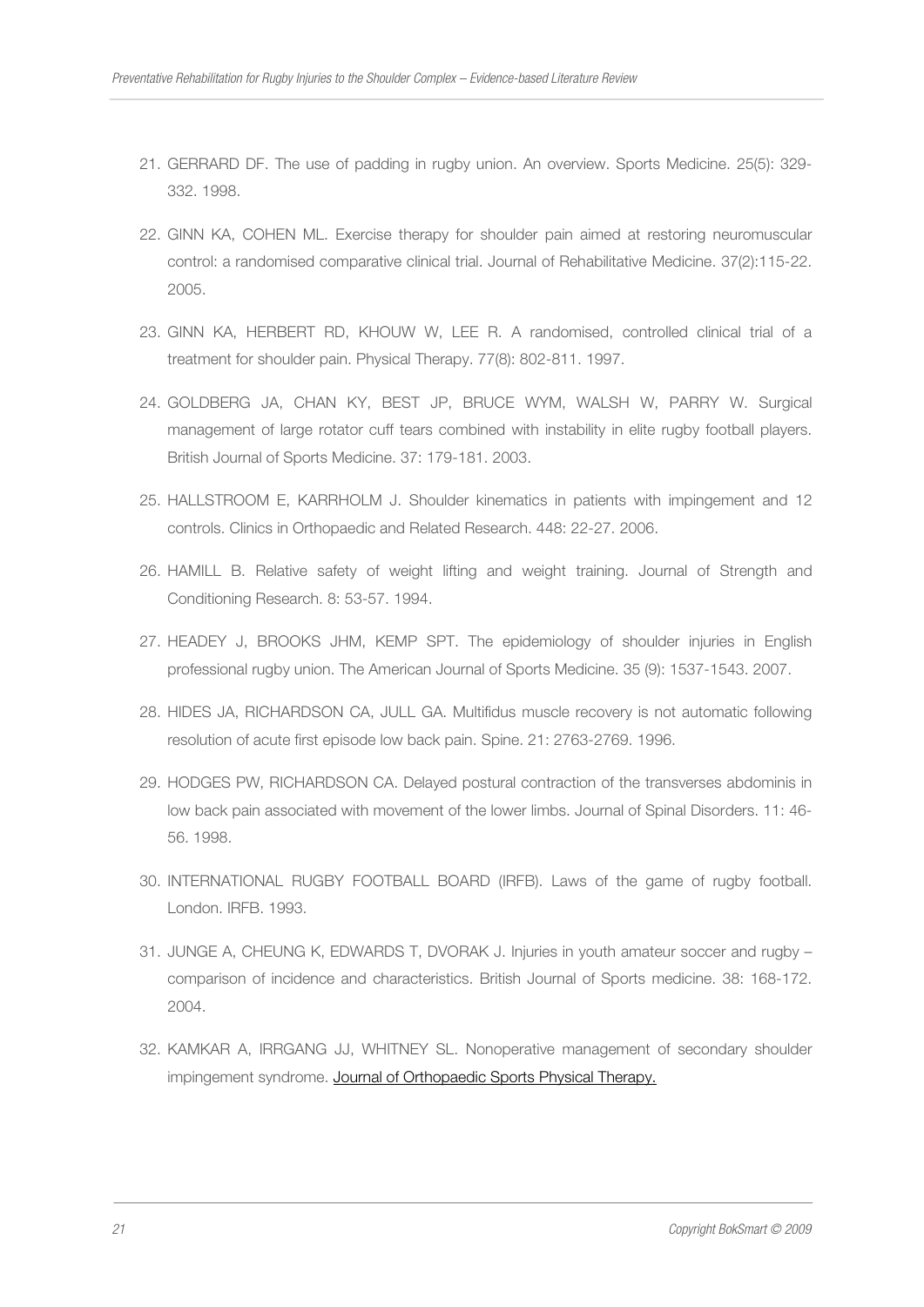- 33. KAPLAN LD, MCMAHON PJ, TOWERS J, IRRGANG JJ, RADOSKY MW. Internal impingement: findings on magnetic resonance imaging and arthroscopic evaluation. Arthroscopy. 20(7):701- 42004.
- 34. KIBLER WB. The role of the scapula in athletic shoulder function. American Journal of Sports Medicine. 26(2): 325-337.1998.
- 35. KIBLER WB. Closed kinetic chain rehabilitation for sports injuries. Physical Medicine and Rehabilitation Clinics for North America. 11: 369-384. 2000
- 36. KONSTANTINOS G, BENEKA A, PARASKEVI M, GODALIAS G (2004) Isolated vs. Complex exercise in strengthening the rotator cuff. Journal of Strength and Conditioning. 18(1): 144-148
- 37. LEMOS MJ. The evaluation and treatment of the injured acromioclavicular joint in athletes. American Journal of sports Medicine. 26: 137-144. 1998.
- 38. LOMBARDI I, MAGRI AG, FLEURY AM, DA SILVA AC, NATEUR J. Progressive resistance training in patients with shoulder impingement syndrome: a randomised controlled trial. Arthritis and Rheumatology. 59(5): 615-622. 2008.
- 39. LUDEWIG PM, COOK TM. Alterations in shoulder kinematics and associated muscle activity in people with symptoms of shoulder impingement. Physical Therapy. 80(3):276-91. 2000.
- 40. MAGANARIS CN, NARICI MV, ALMEKINDERS LC. Biomechanics and pathophysiology of overuse tendon injuries: ideas on insertional tendinopathy. Sports Medicine. 34: 1005-1017. 2004.
- 41. MAGAREY ME, JONES MA. Dynamic evaluation and early management of altered motor control around the shoulder complex. Manual Therapy 8(4): 195 – 206. 2003.
- 42. MAIR SD, SARSOUR R, SPEER KP. Posterior labral injury in contact athletes. American Journal of Sports Medicine. 26: 753-758. 1998.
- 43. MCMULLEN J, UHL TL. A kinetic chain approach for shoulder rehabilitation. Journal of Athletic Training. 35: 329-337. 2000.
- 44. MEISTER K. Injuries to the shoulder in the throwing athlete. Part one: biomechanics/pathophysiology/classification of injury. American Journal of Sports Medicine. 28: 265-275. 2000.
- 45. MOTTRAM S. Dynamic stability of the shoulder. Manual Therapy. 2(3): 123-131. 1997.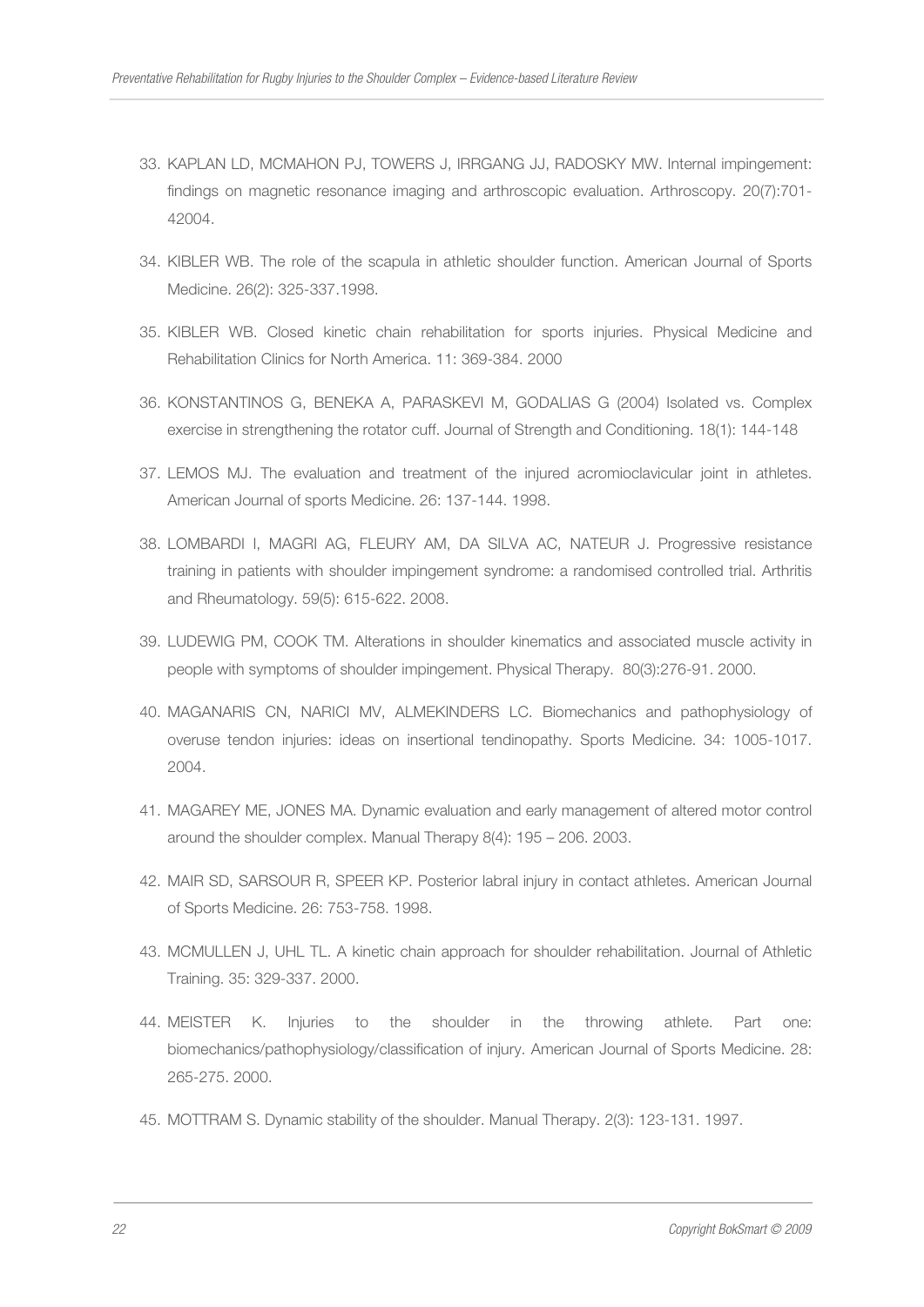- 46. MYERS JB, LAUDNER KG, PASQUALE MR. Glenohumeral range of motion deficits and posterior shoulder tightness in throwers with pathologic internal impingement. American Journal of Sports Medicine. 34: 385-391.2006.
- 47. NATHAN M, GOEDECKE R, NOAKES TD. The incidence and nature of rugby injuries experienced at one school during the 1982 rugby season. South African Medical Journal. 64: 132-137. 1983.
- 48. O'SULLIVAN PB. Lumbar segmental 'instability': clinical presentation and specific stabilising exercise management. Manual therapy. 5(1):2-12. 2000.
- 49. PESSULLO DJ, KARAS S, IRRGANG JJ. Functional plyometrics for the throwing athlete. Journal of Athletic Training. 30(1): 22-26. 1995.
- 50. RICHARDSON C, JULL G, HODGES P, HIDES J. Therapeutic exercise for spinal segmental stabilisation in low back pain: Scientific basis and clinical application. Churchill Livingstone. Edinburgh. 1999.
- 51. ROY JS, MOFFET H, HEBERT LJ, LIRETTE R. Effect of motor control and strengthening exercises on shoulder function in persons with impingement syndrome: A single-subject study design. Manual Therapy. (Epub ahead of print) 2008.
- 52. SCOVASSO ML, BROWNE A, PINK M, JOBE JW, KERRIGAN J. The painful shoulder during freestyle swimming. An electromyographic cinematographic analysis of twelve muscles. American Journal of Sports Medicine. 19(6):577-82.1991.
- 53. SøRENSON A, JøRGENSEN U. Secondary impingement in the shoulder. An improved terminology in impingement. Scandinavian Journal of Medicine and Science in Sports. 10: 266- 278. 2000.
- 54. TARGETT SGR. Injuries in professional rugby union. Clinical Journal of Sports Medicine. 8: 280- 285. 1998.
- 55. VAN MECHELEN W, HLOBIL H, KEMPER HCG. Incidence, severity, Aetiology and prevention of sports injuries. A review of concepts. Sports Medicine. 14(2): 82-99. 1992
- 56. WARNER JJ, DENG XH, WARREN RF, TORSILLI PA. Static capsuloligamentous restraints to superior-inferior translation of the glenohumeral joint. American Journal of Sports Medicine. 20(6):675-85.1992.